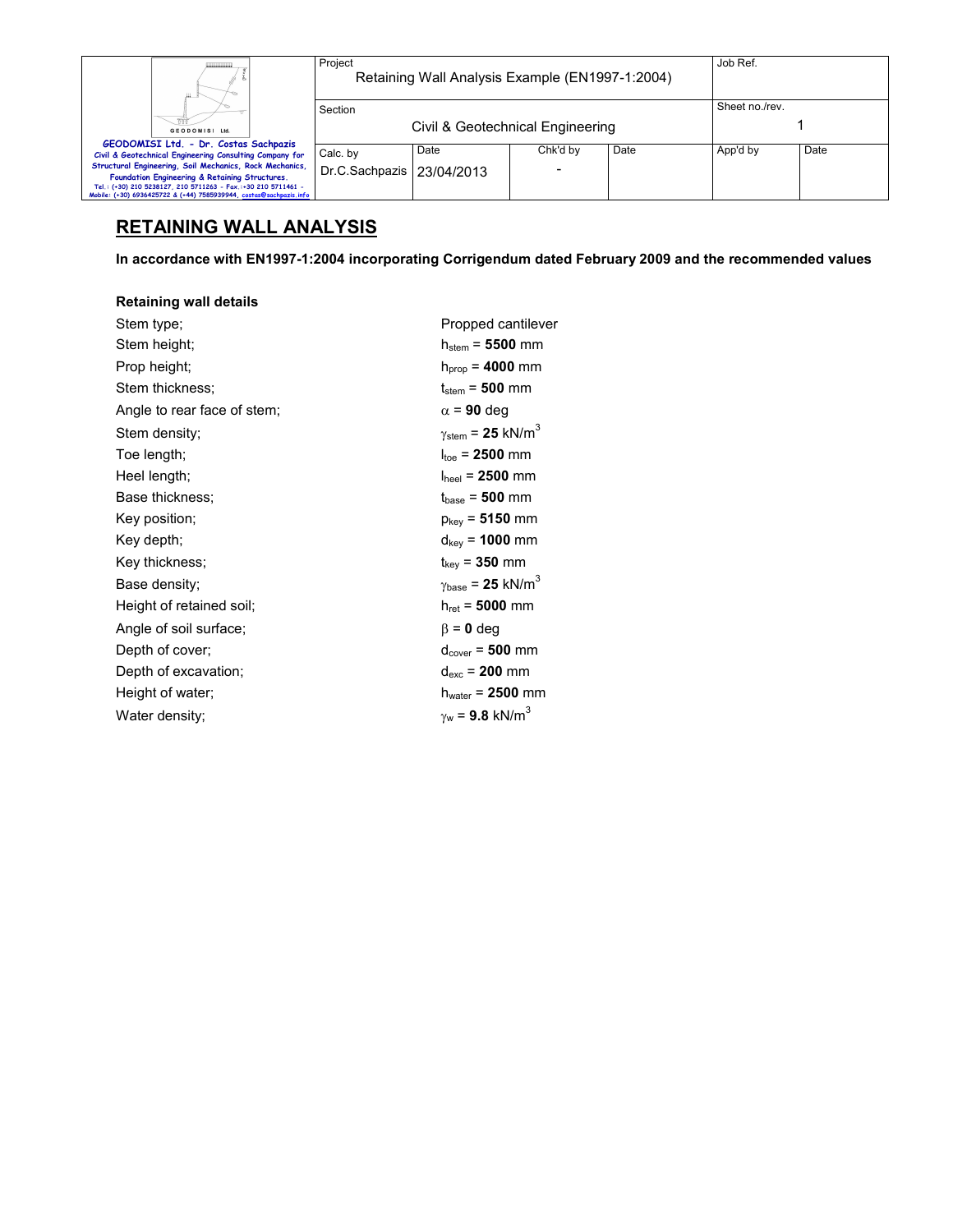



| Saturated density:                               | $\gamma_{sr}$ = 17 kN/m <sup>3</sup> |
|--------------------------------------------------|--------------------------------------|
| Characteristic effective shear resistance angle; | $\phi_{r,k}$ = 12 deg                |
| Characteristic wall friction angle;              | $\delta_{\rm rk}$ = 8 dea            |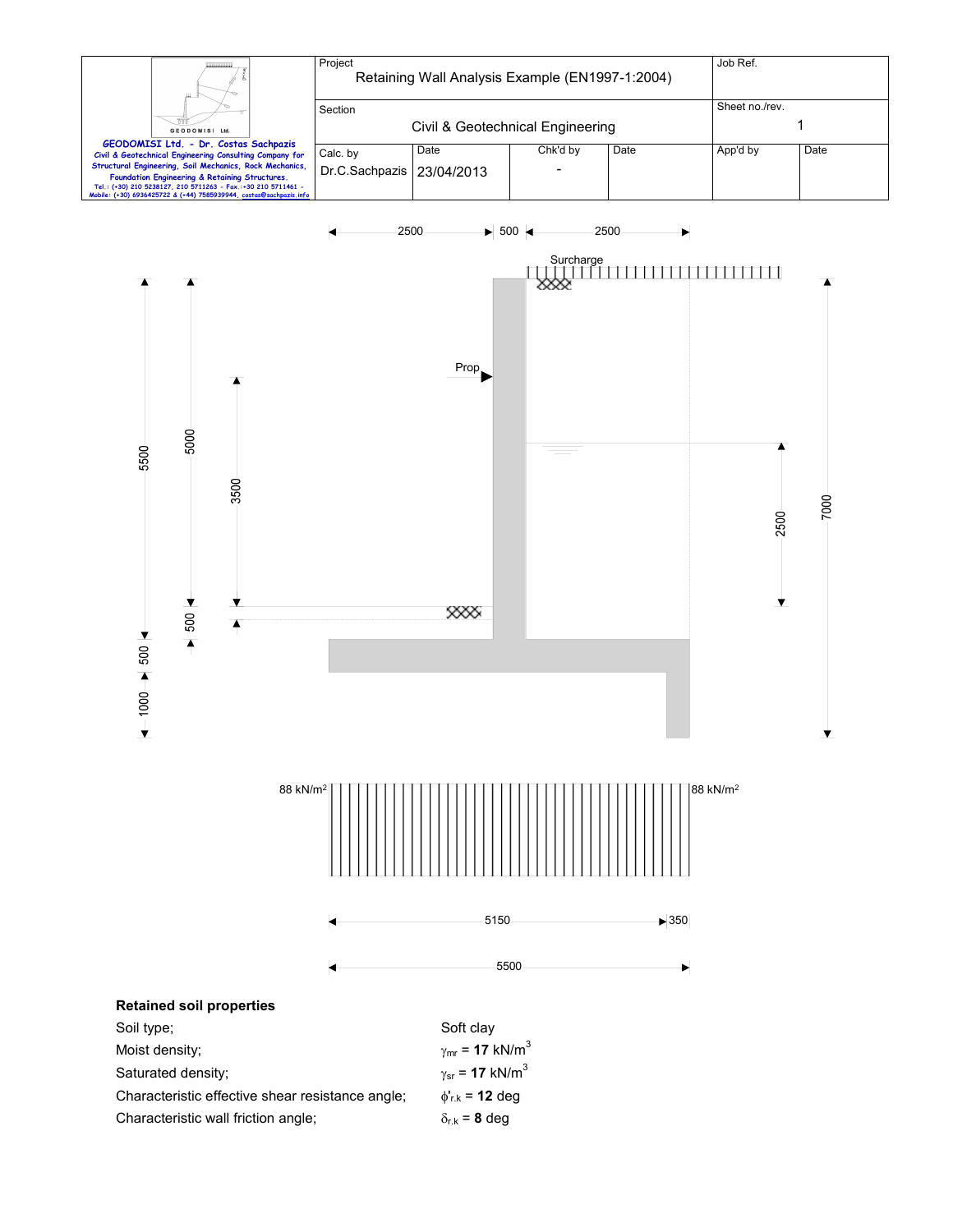|                                     |                                                                                                                                                                                                           | Project        | Job Ref.<br>Retaining Wall Analysis Example (EN1997-1:2004)                                                                                                                                   |                                                                                                                                                                 |                                                                                |                |      |  |  |  |
|-------------------------------------|-----------------------------------------------------------------------------------------------------------------------------------------------------------------------------------------------------------|----------------|-----------------------------------------------------------------------------------------------------------------------------------------------------------------------------------------------|-----------------------------------------------------------------------------------------------------------------------------------------------------------------|--------------------------------------------------------------------------------|----------------|------|--|--|--|
|                                     |                                                                                                                                                                                                           | Section        |                                                                                                                                                                                               |                                                                                                                                                                 |                                                                                | Sheet no./rev. |      |  |  |  |
|                                     | GEODOMISI Ltd                                                                                                                                                                                             |                | Civil & Geotechnical Engineering                                                                                                                                                              |                                                                                                                                                                 |                                                                                |                | 1    |  |  |  |
|                                     | GEODOMISI Ltd. - Dr. Costas Sachpazis                                                                                                                                                                     | Calc. by       | Date                                                                                                                                                                                          | Chk'd by                                                                                                                                                        | Date                                                                           | App'd by       | Date |  |  |  |
|                                     | Civil & Geotechnical Engineering Consulting Company for<br>Structural Engineering, Soil Mechanics, Rock Mechanics,                                                                                        | Dr.C.Sachpazis | 23/04/2013                                                                                                                                                                                    |                                                                                                                                                                 |                                                                                |                |      |  |  |  |
|                                     | Foundation Engineering & Retaining Structures.<br>Tel.: (+30) 210 5238127, 210 5711263 - Fax.:+30 210 5711461 -<br>Mobile: (+30) 6936425722 & (+44) 7585939944, <u>costas<mark>@sachpazis.inf</mark>c</u> |                |                                                                                                                                                                                               |                                                                                                                                                                 |                                                                                |                |      |  |  |  |
|                                     | <b>Base soil properties</b>                                                                                                                                                                               |                |                                                                                                                                                                                               |                                                                                                                                                                 |                                                                                |                |      |  |  |  |
| Soil type;                          |                                                                                                                                                                                                           |                | Stiff clay                                                                                                                                                                                    |                                                                                                                                                                 |                                                                                |                |      |  |  |  |
|                                     | Moist density;                                                                                                                                                                                            |                | $\gamma_{\rm mb}$ = 20 kN/m <sup>3</sup>                                                                                                                                                      |                                                                                                                                                                 |                                                                                |                |      |  |  |  |
|                                     | Characteristic cohesion;                                                                                                                                                                                  |                | $c'_{b,k} = 25$ kN/m <sup>2</sup>                                                                                                                                                             |                                                                                                                                                                 |                                                                                |                |      |  |  |  |
|                                     | Characteristic adhesion;                                                                                                                                                                                  |                |                                                                                                                                                                                               | $a_{b,k} = 20$ kN/m <sup>2</sup>                                                                                                                                |                                                                                |                |      |  |  |  |
|                                     | Characteristic effective shear resistance angle;                                                                                                                                                          |                | $\phi_{b.k}$ = 18 deg                                                                                                                                                                         |                                                                                                                                                                 |                                                                                |                |      |  |  |  |
|                                     | Characteristic wall friction angle;                                                                                                                                                                       |                | $\delta_{b,k}$ = 12 deg                                                                                                                                                                       |                                                                                                                                                                 |                                                                                |                |      |  |  |  |
|                                     | Characteristic base friction angle;                                                                                                                                                                       |                | $\delta_{bb,k}$ = 14 deg                                                                                                                                                                      |                                                                                                                                                                 |                                                                                |                |      |  |  |  |
|                                     | <b>Loading details</b>                                                                                                                                                                                    |                |                                                                                                                                                                                               |                                                                                                                                                                 |                                                                                |                |      |  |  |  |
|                                     | Permanent surcharge load;                                                                                                                                                                                 |                |                                                                                                                                                                                               | Surcharge <sub>G</sub> = $12$ kN/m <sup>2</sup>                                                                                                                 |                                                                                |                |      |  |  |  |
|                                     | Variable surcharge load;                                                                                                                                                                                  |                |                                                                                                                                                                                               | Surcharge <sub>Q</sub> = 15 kN/m <sup>2</sup>                                                                                                                   |                                                                                |                |      |  |  |  |
|                                     | <b>Calculate retaining wall geometry</b>                                                                                                                                                                  |                |                                                                                                                                                                                               |                                                                                                                                                                 |                                                                                |                |      |  |  |  |
|                                     | Base length;                                                                                                                                                                                              |                |                                                                                                                                                                                               | $I_{base} = I_{toe} + I_{stem} + I_{heel} = 5500$ mm                                                                                                            |                                                                                |                |      |  |  |  |
|                                     | Base height;                                                                                                                                                                                              |                |                                                                                                                                                                                               | $h_{base} = t_{base} + d_{key} = 1500$ mm                                                                                                                       |                                                                                |                |      |  |  |  |
|                                     | Saturated soil height;                                                                                                                                                                                    |                |                                                                                                                                                                                               | $h_{\text{sat}} = h_{\text{water}} + d_{\text{cover}} = 3000$ mm                                                                                                |                                                                                |                |      |  |  |  |
|                                     | Moist soil height;                                                                                                                                                                                        |                |                                                                                                                                                                                               | $h_{\text{moist}} = h_{\text{ret}} - h_{\text{water}} = 2500$ mm                                                                                                |                                                                                |                |      |  |  |  |
|                                     | Length of surcharge load;                                                                                                                                                                                 |                |                                                                                                                                                                                               | $I_{\text{sur}} = I_{\text{heel}} = 2500$ mm                                                                                                                    |                                                                                |                |      |  |  |  |
|                                     | - Distance to vertical component;                                                                                                                                                                         |                |                                                                                                                                                                                               | $X_{\text{sur v}} = I_{\text{base}} - I_{\text{heel}} / 2 = 4250$ mm                                                                                            |                                                                                |                |      |  |  |  |
|                                     | Effective height of wall;                                                                                                                                                                                 |                |                                                                                                                                                                                               | $h_{\text{eff}} = h_{\text{base}} + d_{\text{cover}} + h_{\text{ret}} = 7000$ mm                                                                                |                                                                                |                |      |  |  |  |
|                                     | - Distance to horizontal component;                                                                                                                                                                       |                |                                                                                                                                                                                               | $x_{\text{sur\_h}} = h_{\text{eff}} / 2 - d_{\text{key}} = 2500 \text{ mm}$                                                                                     |                                                                                |                |      |  |  |  |
|                                     | Area of wall stem;                                                                                                                                                                                        |                |                                                                                                                                                                                               | $A_{\text{stem}} = h_{\text{stem}} \times t_{\text{stem}} = 2.75 \text{ m}^2$                                                                                   |                                                                                |                |      |  |  |  |
|                                     | - Distance to vertical component;                                                                                                                                                                         |                |                                                                                                                                                                                               | $x_{\text{stem}} = I_{\text{toe}} + t_{\text{stem}} / 2 = 2750$ mm                                                                                              |                                                                                |                |      |  |  |  |
|                                     | Area of wall base;                                                                                                                                                                                        |                |                                                                                                                                                                                               | $A_{base} = I_{base} \times I_{base} + d_{key} \times I_{key} = 3.1 \text{ m}^2$                                                                                |                                                                                |                |      |  |  |  |
|                                     | - Distance to vertical component;                                                                                                                                                                         |                |                                                                                                                                                                                               | $x_{base} = (I_{base}^2 \times I_{base} / 2 + d_{key} \times I_{key} \times (p_{key} + I_{key} / 2)) / A_{base} = 3041$ mm                                      |                                                                                |                |      |  |  |  |
|                                     | Area of saturated soil;                                                                                                                                                                                   |                |                                                                                                                                                                                               | $A_{\text{sat}} = h_{\text{sat}} \times I_{\text{heel}} = 7.5 \text{ m}^2$                                                                                      |                                                                                |                |      |  |  |  |
|                                     | - Distance to vertical component;                                                                                                                                                                         |                |                                                                                                                                                                                               | $x_{\text{sat\_v}} = I_{\text{base}} - (h_{\text{sat}} \times I_{\text{heel}}^2 / 2) / A_{\text{sat}} = 4250$ mm                                                |                                                                                |                |      |  |  |  |
|                                     | - Distance to horizontal component;                                                                                                                                                                       |                |                                                                                                                                                                                               | $x_{\text{sat h}} = (h_{\text{sat}} + h_{\text{base}})/3 - d_{\text{key}} = 500 \text{ mm}$                                                                     |                                                                                |                |      |  |  |  |
|                                     | Area of water;                                                                                                                                                                                            |                |                                                                                                                                                                                               | $A_{water} = h_{sat} \times I_{heel} = 7.5 m2$                                                                                                                  |                                                                                |                |      |  |  |  |
|                                     | - Distance to vertical component;                                                                                                                                                                         |                |                                                                                                                                                                                               |                                                                                                                                                                 | $x_{water v} = I_{base} - (h_{sat} \times I_{heel}^2 / 2) / A_{sat} = 4250$ mm |                |      |  |  |  |
|                                     | - Distance to horizontal component;                                                                                                                                                                       |                |                                                                                                                                                                                               | $x_{water_h} = (h_{sat} + h_{base}) / 3 - d_{key} = 500$ mm                                                                                                     |                                                                                |                |      |  |  |  |
| Area of moist soil;                 |                                                                                                                                                                                                           |                | $A_{\text{moist}} = h_{\text{moist}} \times I_{\text{heel}} = 6.25 \text{ m}^2$                                                                                                               |                                                                                                                                                                 |                                                                                |                |      |  |  |  |
|                                     | - Distance to vertical component;                                                                                                                                                                         |                |                                                                                                                                                                                               | $x_{\text{moist}}$ v = $I_{\text{base}}$ - $(h_{\text{moist}} \times I_{\text{heel}}^2 / 2) / A_{\text{moist}}$ = 4250 mm                                       |                                                                                |                |      |  |  |  |
| - Distance to horizontal component; |                                                                                                                                                                                                           |                | $x_{\text{moist h}} = (h_{\text{moist}} \times (t_{\text{base}} + h_{\text{sat}} + h_{\text{moist}} / 3) / 2 + (h_{\text{sat}} + h_{\text{base}}) \times ((h_{\text{sat}} + h_{\text{base}})$ |                                                                                                                                                                 |                                                                                |                |      |  |  |  |
|                                     |                                                                                                                                                                                                           |                |                                                                                                                                                                                               |                                                                                                                                                                 | $h_{base}/2 - d_{key})/((h_{sat} + h_{base} + h_{moist}/2) = 1920$ mm          |                |      |  |  |  |
|                                     | Area of base soil;                                                                                                                                                                                        |                |                                                                                                                                                                                               | $Apass = dcover × Itoe = 1.25 m2$                                                                                                                               |                                                                                |                |      |  |  |  |
|                                     | - Distance to vertical component;                                                                                                                                                                         |                |                                                                                                                                                                                               | $x_{pass_v} = I_{base} - (d_{cover} \times I_{toe} \times (I_{base} - I_{toe} / 2)) / A_{pass} = 1250$ mm                                                       |                                                                                |                |      |  |  |  |
|                                     | - Distance to horizontal component;                                                                                                                                                                       |                |                                                                                                                                                                                               | $x_{pass_h} = (d_{cover} + h_{base}) / 3 - d_{key} = -333$ mm                                                                                                   |                                                                                |                |      |  |  |  |
|                                     | Area of excavated base soil;                                                                                                                                                                              |                |                                                                                                                                                                                               | $A_{\text{exc}}$ = h <sub>pass</sub> $\times$ l <sub>toe</sub> = <b>0.75</b> m <sup>2</sup>                                                                     |                                                                                |                |      |  |  |  |
|                                     | - Distance to vertical component;                                                                                                                                                                         |                |                                                                                                                                                                                               | $x_{\text{exc}_V}$ = $I_{\text{base}}$ - ( $I_{\text{pass}} \times I_{\text{toe}} \times (I_{\text{base}} - I_{\text{toe}} / 2)$ ) / $A_{\text{exc}}$ = 1250 mm |                                                                                |                |      |  |  |  |
|                                     | - Distance to horizontal component;                                                                                                                                                                       |                |                                                                                                                                                                                               |                                                                                                                                                                 |                                                                                |                |      |  |  |  |
|                                     |                                                                                                                                                                                                           |                | $X_{\text{exc\_h}} = (h_{\text{pass}} + h_{\text{base}})/3 - d_{\text{key}} = -400$ mm                                                                                                        |                                                                                                                                                                 |                                                                                |                |      |  |  |  |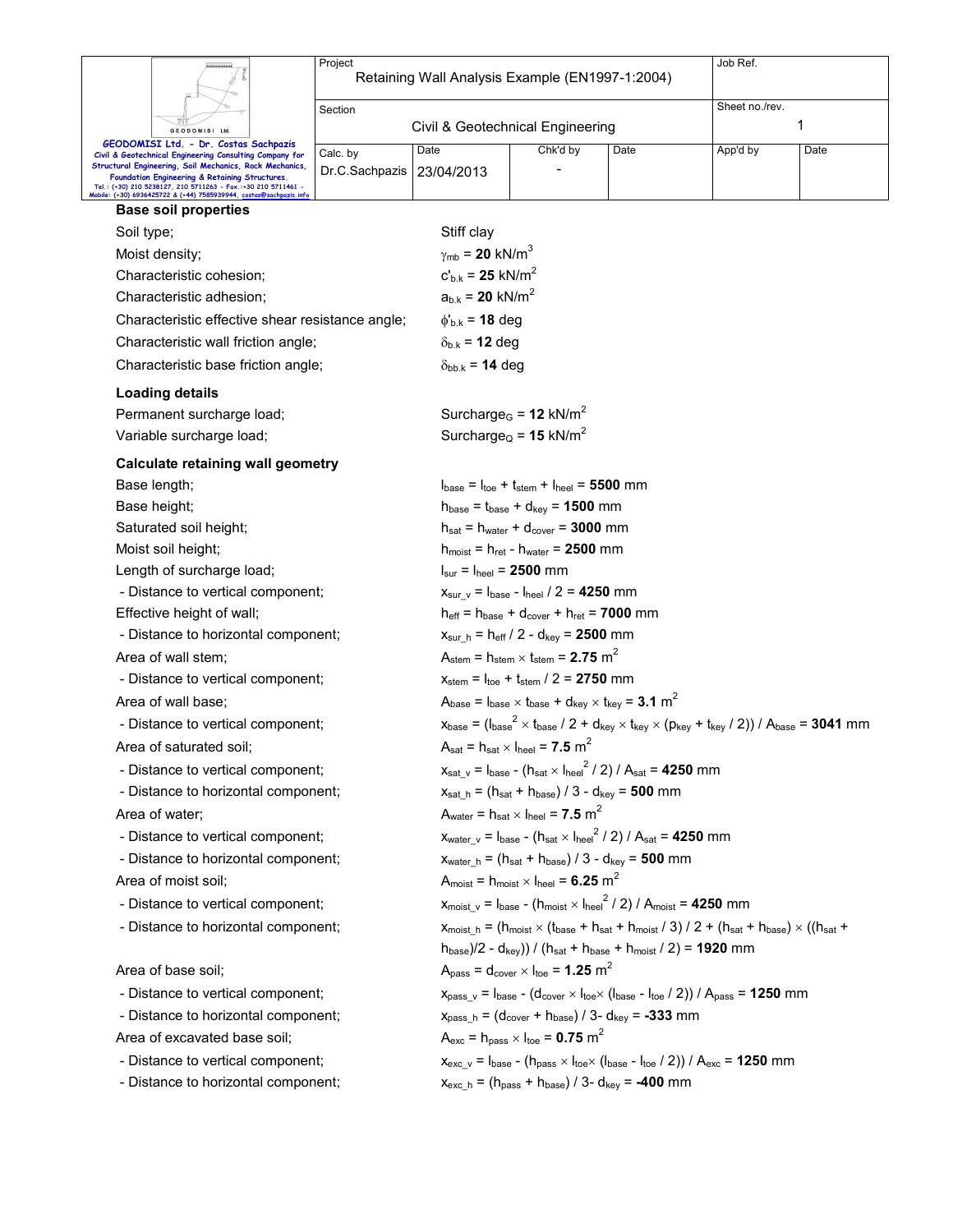|                                                                                                                                            | Project                                                                                                                                          |                                                                                                                                    |                                                                                                                                                      |      | Job Ref.                                                                                                                                  |      |  |  |
|--------------------------------------------------------------------------------------------------------------------------------------------|--------------------------------------------------------------------------------------------------------------------------------------------------|------------------------------------------------------------------------------------------------------------------------------------|------------------------------------------------------------------------------------------------------------------------------------------------------|------|-------------------------------------------------------------------------------------------------------------------------------------------|------|--|--|
|                                                                                                                                            | Retaining Wall Analysis Example (EN1997-1:2004)                                                                                                  |                                                                                                                                    |                                                                                                                                                      |      |                                                                                                                                           |      |  |  |
|                                                                                                                                            | Section                                                                                                                                          |                                                                                                                                    |                                                                                                                                                      |      | Sheet no./rev.                                                                                                                            |      |  |  |
| GEODOMISI Ltd<br>GEODOMISI Ltd. - Dr. Costas Sachpazis                                                                                     |                                                                                                                                                  | Civil & Geotechnical Engineering                                                                                                   |                                                                                                                                                      |      |                                                                                                                                           | 1    |  |  |
| Civil & Geotechnical Engineering Consulting Company for<br>Structural Engineering, Soil Mechanics, Rock Mechanics,                         | Calc. by                                                                                                                                         | Date                                                                                                                               | Chk'd by                                                                                                                                             | Date | App'd by                                                                                                                                  | Date |  |  |
| Foundation Engineering & Retaining Structures.<br>Tel.: (+30) 210 5238127, 210 5711263 - Fax.:+30 210 5711461 -                            | Dr.C.Sachpazis                                                                                                                                   | 23/04/2013                                                                                                                         |                                                                                                                                                      |      |                                                                                                                                           |      |  |  |
| Mobile: (+30) 6936425722 & (+44) 7585939944, costas@sachpazis.inf<br>Partial factors on actions - Table A.3 - Combination 1                |                                                                                                                                                  |                                                                                                                                    |                                                                                                                                                      |      |                                                                                                                                           |      |  |  |
| Permanent unfavourable action:                                                                                                             |                                                                                                                                                  | $y_{G} = 1.35$                                                                                                                     |                                                                                                                                                      |      |                                                                                                                                           |      |  |  |
| Permanent favourable action;                                                                                                               |                                                                                                                                                  | $\gamma_{\rm Gf} = 1.00$                                                                                                           |                                                                                                                                                      |      |                                                                                                                                           |      |  |  |
| Variable unfavourable action:                                                                                                              | $\gamma_{\rm Q}$ = 1.50                                                                                                                          |                                                                                                                                    |                                                                                                                                                      |      |                                                                                                                                           |      |  |  |
| Variable favourable action;<br>$\gamma_{\text{Qf}} = 0.00$                                                                                 |                                                                                                                                                  |                                                                                                                                    |                                                                                                                                                      |      |                                                                                                                                           |      |  |  |
| Partial factors for soil parameters - Table A.4 - Combination 1                                                                            |                                                                                                                                                  |                                                                                                                                    |                                                                                                                                                      |      |                                                                                                                                           |      |  |  |
| Angle of shearing resistance;                                                                                                              |                                                                                                                                                  | $\gamma_{\phi} = 1.00$                                                                                                             |                                                                                                                                                      |      |                                                                                                                                           |      |  |  |
| Effective cohesion;                                                                                                                        |                                                                                                                                                  | $y_{c'} = 1.00$                                                                                                                    |                                                                                                                                                      |      |                                                                                                                                           |      |  |  |
| Weight density;                                                                                                                            |                                                                                                                                                  | $\gamma_{\gamma}$ = 1.00                                                                                                           |                                                                                                                                                      |      |                                                                                                                                           |      |  |  |
| <b>Retained soil properties</b>                                                                                                            |                                                                                                                                                  |                                                                                                                                    |                                                                                                                                                      |      |                                                                                                                                           |      |  |  |
| Design effective shear resistance angle;                                                                                                   |                                                                                                                                                  |                                                                                                                                    | $\phi'_{r.d}$ = atan(tan( $\phi'_{r.k}$ ) / $\gamma_{\phi'}$ ) = 12 deg                                                                              |      |                                                                                                                                           |      |  |  |
| Design wall friction angle;                                                                                                                |                                                                                                                                                  |                                                                                                                                    | $\delta_{r.d}$ = atan(tan( $\delta_{r.k}$ ) / $\gamma_{\phi}$ ) = 8 deg                                                                              |      |                                                                                                                                           |      |  |  |
| <b>Base soil properties</b>                                                                                                                |                                                                                                                                                  |                                                                                                                                    |                                                                                                                                                      |      |                                                                                                                                           |      |  |  |
| Design effective shear resistance angle;                                                                                                   |                                                                                                                                                  | $\phi_{\rm b.d}$ = atan(tan( $\phi_{\rm b.k}$ ) / $\gamma_{\phi}$ ) = 18 deg                                                       |                                                                                                                                                      |      |                                                                                                                                           |      |  |  |
| Design wall friction angle;                                                                                                                |                                                                                                                                                  |                                                                                                                                    | $\delta_{b.d}$ = atan(tan( $\delta_{b.k}$ ) / $\gamma_{\phi}$ ) = 12 deg                                                                             |      |                                                                                                                                           |      |  |  |
| Design base friction angle;                                                                                                                |                                                                                                                                                  | $\delta_{\text{bb.d}}$ = atan(tan( $\delta_{\text{bb.k}}$ ) / $\gamma_{\phi}$ ) = 14 deg                                           |                                                                                                                                                      |      |                                                                                                                                           |      |  |  |
| $c'_{\rm bd} = c'_{\rm bk} / \gamma_{\rm c} = 25 \text{ kN/m}^2$<br>Design effective cohesion;                                             |                                                                                                                                                  |                                                                                                                                    |                                                                                                                                                      |      |                                                                                                                                           |      |  |  |
| Design adhesion;                                                                                                                           | $a_{b,d} = a_{b,k} / \gamma_{c'} = 20 \text{ kN/m}^2$                                                                                            |                                                                                                                                    |                                                                                                                                                      |      |                                                                                                                                           |      |  |  |
| <b>Using Coulomb theory</b>                                                                                                                |                                                                                                                                                  |                                                                                                                                    |                                                                                                                                                      |      |                                                                                                                                           |      |  |  |
| Active pressure coefficient;                                                                                                               |                                                                                                                                                  |                                                                                                                                    | $K_A = \sin(\alpha + \phi'_{rad})^2 / (\sin(\alpha)^2 \times \sin(\alpha - \delta_{rad}) \times [1 + \sqrt{[\sin(\phi'_{rad} + \delta_{rad}) \times$ |      |                                                                                                                                           |      |  |  |
|                                                                                                                                            |                                                                                                                                                  |                                                                                                                                    | $\sin(\phi_{r,d} - \beta)$ / $(\sin(\alpha - \delta_{r,d}) \times \sin(\alpha + \beta))]^{2}$ = 0.601                                                |      |                                                                                                                                           |      |  |  |
| Passive pressure coefficient;                                                                                                              |                                                                                                                                                  |                                                                                                                                    | $K_P = \sin(90 - \phi_{b,d})^2 / (\sin(90 + \delta_{b,d}) \times [1 - \sqrt{\sin(\phi_{b,d} + \delta_{b,d})} \times \sin(\phi_{b,d}) /$              |      |                                                                                                                                           |      |  |  |
|                                                                                                                                            |                                                                                                                                                  |                                                                                                                                    | $(\sin(90 + \delta_{b,d}))$ ] <sup>2</sup> $) = 2.547$                                                                                               |      |                                                                                                                                           |      |  |  |
| <b>Bearing pressure check</b>                                                                                                              |                                                                                                                                                  |                                                                                                                                    |                                                                                                                                                      |      |                                                                                                                                           |      |  |  |
| <b>Vertical forces on wall</b>                                                                                                             |                                                                                                                                                  |                                                                                                                                    |                                                                                                                                                      |      |                                                                                                                                           |      |  |  |
| Wall stem;                                                                                                                                 |                                                                                                                                                  |                                                                                                                                    | $F_{stem} = \gamma_G \times A_{stem} \times \gamma_{stem} = 92.8$ kN/m                                                                               |      |                                                                                                                                           |      |  |  |
| Wall base;                                                                                                                                 |                                                                                                                                                  |                                                                                                                                    | $F_{\text{base}} = \gamma_G \times A_{\text{base}} \times \gamma_{\text{base}} = 104.6 \text{ kN/m}$                                                 |      |                                                                                                                                           |      |  |  |
| Surcharge load;                                                                                                                            | $F_{sur v} = (\gamma_G \times$ Surcharge <sub>G</sub> + $\gamma_Q \times$ Surcharge <sub>Q</sub> ) $\times$ I <sub>heel</sub> = <b>96.8</b> kN/m |                                                                                                                                    |                                                                                                                                                      |      |                                                                                                                                           |      |  |  |
| Saturated retained soil;<br>$F_{\text{sat_v}} = \gamma_G \times A_{\text{sat}} \times (\gamma_{\text{sr}} - \gamma_w) = 72.8 \text{ kN/m}$ |                                                                                                                                                  |                                                                                                                                    |                                                                                                                                                      |      |                                                                                                                                           |      |  |  |
| Water:                                                                                                                                     | $F_{water\ v} = \gamma_G \times A_{water} \times \gamma_w = 99.3 \text{ kN/m}$                                                                   |                                                                                                                                    |                                                                                                                                                      |      |                                                                                                                                           |      |  |  |
| Moist retained soil:                                                                                                                       | $F_{\text{moist v}} = \gamma_G \times A_{\text{moist}} \times \gamma_{\text{mr}} = 143.4 \text{ kN/m}$                                           |                                                                                                                                    |                                                                                                                                                      |      |                                                                                                                                           |      |  |  |
| Base soil:                                                                                                                                 | $F_{pass v} = \gamma_G \times A_{pass} \times \gamma_{mb} = 33.8$ kN/m                                                                           |                                                                                                                                    |                                                                                                                                                      |      |                                                                                                                                           |      |  |  |
| Total;                                                                                                                                     |                                                                                                                                                  | $F_{total_v}$ = $F_{stem}$ + $F_{base}$ + $F_{sat_v}$ + $F_{moist_v}$ + $F_{pass_v}$ + $F_{water_v}$ + $F_{sur_v}$ = 643.5<br>kN/m |                                                                                                                                                      |      |                                                                                                                                           |      |  |  |
| <b>Horizontal forces on wall</b>                                                                                                           |                                                                                                                                                  |                                                                                                                                    |                                                                                                                                                      |      |                                                                                                                                           |      |  |  |
| Surcharge load;                                                                                                                            |                                                                                                                                                  | 161.2 kN/m                                                                                                                         |                                                                                                                                                      |      | $F_{sur_h} = K_A \times cos(\delta_{r.d}) \times (\gamma_G \times Surcharge_G + \gamma_Q \times Surcharge_Q) \times h_{eff} =$            |      |  |  |
| Saturated retained soil;                                                                                                                   |                                                                                                                                                  |                                                                                                                                    |                                                                                                                                                      |      | $F_{sat\_h} = \gamma_G \times K_A \times cos(\delta_{r.d}) \times (\gamma_{sr} - \gamma_w) \times (h_{sat} + h_{base})^2 / 2 = 58.5$ kN/m |      |  |  |

Water;  $\mathsf{F}_{\mathsf{water\_h}} = \gamma_{\mathsf{G}} \times \gamma_{\mathsf{w}} \times (\mathsf{h}_{\mathsf{water}} + \mathsf{d}_{\mathsf{cover}} + \mathsf{h}_{\mathsf{base}})^2 / 2 = 134.1 \text{ kN/m}$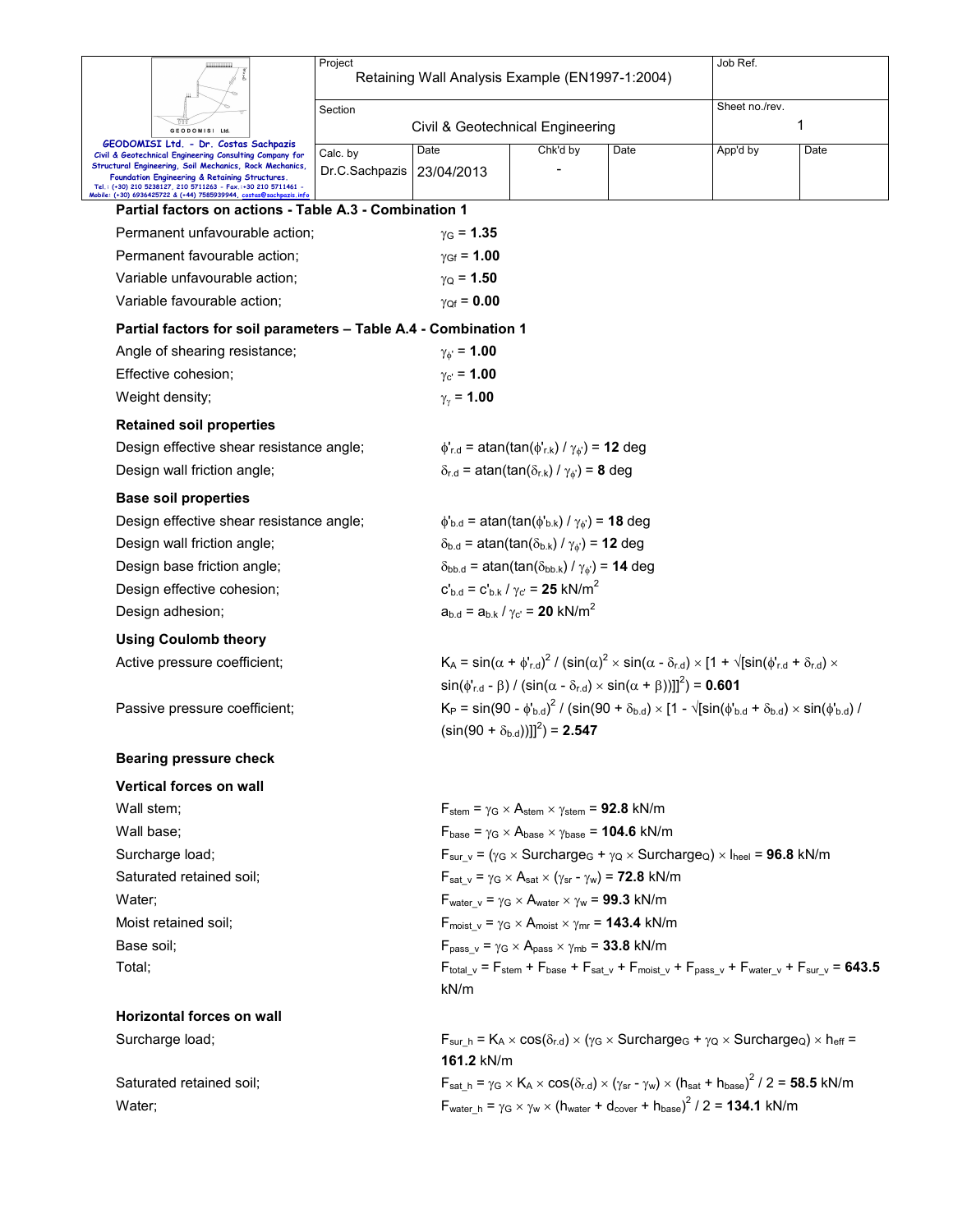|                                                                                                                                                                                                                              | Project                                                       | Retaining Wall Analysis Example (EN1997-1:2004)                                                                                       |                                                                                                                                                                                                                                                                                                            |      | Job Ref.                                                                                                                                                                                                                |      |  |  |
|------------------------------------------------------------------------------------------------------------------------------------------------------------------------------------------------------------------------------|---------------------------------------------------------------|---------------------------------------------------------------------------------------------------------------------------------------|------------------------------------------------------------------------------------------------------------------------------------------------------------------------------------------------------------------------------------------------------------------------------------------------------------|------|-------------------------------------------------------------------------------------------------------------------------------------------------------------------------------------------------------------------------|------|--|--|
|                                                                                                                                                                                                                              |                                                               |                                                                                                                                       |                                                                                                                                                                                                                                                                                                            |      | Sheet no./rev.                                                                                                                                                                                                          |      |  |  |
|                                                                                                                                                                                                                              | Section<br>Civil & Geotechnical Engineering<br>GEODOMISI Ltd. |                                                                                                                                       |                                                                                                                                                                                                                                                                                                            |      |                                                                                                                                                                                                                         | 1    |  |  |
| GEODOMISI Ltd. - Dr. Costas Sachpazis<br>Civil & Geotechnical Engineering Consulting Company for                                                                                                                             | Calc. by                                                      | Date                                                                                                                                  | Chk'd by                                                                                                                                                                                                                                                                                                   | Date | App'd by                                                                                                                                                                                                                | Date |  |  |
| Structural Engineering, Soil Mechanics, Rock Mechanics,<br>Foundation Engineering & Retaining Structures.<br>Tel.: (+30) 210 5238127, 210 5711263 - Fax.:+30 210 5711461 -<br>Mobile: (+30) 6936425722 & (+44) 7585939944, c | Dr.C.Sachpazis                                                | 23/04/2013                                                                                                                            |                                                                                                                                                                                                                                                                                                            |      |                                                                                                                                                                                                                         |      |  |  |
| Moist retained soil;                                                                                                                                                                                                         |                                                               |                                                                                                                                       |                                                                                                                                                                                                                                                                                                            |      | $F_{\text{moist h}} = \gamma_G \times K_A \times \cos(\delta_{r,d}) \times \gamma_{\text{mr}} \times ((h_{\text{eff}} - h_{\text{sat}} - h_{\text{base}})^2 / 2 + (h_{\text{eff}} - h_{\text{sat}} - h_{\text{right}})$ |      |  |  |
|                                                                                                                                                                                                                              |                                                               |                                                                                                                                       | $h_{base}$ ) × ( $h_{sat}$ + $h_{base}$ )) = 196.3 kN/m                                                                                                                                                                                                                                                    |      |                                                                                                                                                                                                                         |      |  |  |
| Total;                                                                                                                                                                                                                       |                                                               |                                                                                                                                       |                                                                                                                                                                                                                                                                                                            |      | $F_{\text{total\_h}} = F_{\text{sat\_h}} + F_{\text{moist\_h}} + F_{\text{water\_h}} + F_{\text{sur\_h}} = 550.1 \text{ kN/m}$                                                                                          |      |  |  |
| <b>Moments on wall</b>                                                                                                                                                                                                       |                                                               |                                                                                                                                       |                                                                                                                                                                                                                                                                                                            |      |                                                                                                                                                                                                                         |      |  |  |
| Wall stem;                                                                                                                                                                                                                   |                                                               |                                                                                                                                       | $M_{stem}$ = $F_{stem}$ $\times$ $x_{stem}$ = 255.2 kNm/m                                                                                                                                                                                                                                                  |      |                                                                                                                                                                                                                         |      |  |  |
| Wall base;                                                                                                                                                                                                                   |                                                               |                                                                                                                                       | $M_{base}$ = $F_{base} \times X_{base}$ = 318.1 kNm/m                                                                                                                                                                                                                                                      |      |                                                                                                                                                                                                                         |      |  |  |
| Surcharge load;                                                                                                                                                                                                              |                                                               |                                                                                                                                       | $M_{\text{sur}} = F_{\text{sur v}} \times x_{\text{sur v}} - F_{\text{sur h}} \times x_{\text{sur h}} = 8.2 \text{ kNm/m}$                                                                                                                                                                                 |      |                                                                                                                                                                                                                         |      |  |  |
| Saturated retained soil;                                                                                                                                                                                                     |                                                               |                                                                                                                                       | $M_{sat}$ = $F_{sat}$ $_v \times x_{sat}$ $_v$ - $F_{sat}$ $_h \times x_{sat}$ $_h$ = 280.2 kNm/m                                                                                                                                                                                                          |      |                                                                                                                                                                                                                         |      |  |  |
| Water:                                                                                                                                                                                                                       |                                                               |                                                                                                                                       |                                                                                                                                                                                                                                                                                                            |      | $M_{water} = F_{water}$ $_v \times X_{water}$ $_v$ - $F_{water}$ $_h \times X_{water}$ $_h = 355.1$ kNm/m                                                                                                               |      |  |  |
| Moist retained soil:                                                                                                                                                                                                         |                                                               |                                                                                                                                       |                                                                                                                                                                                                                                                                                                            |      | $M_{\text{moist}} = F_{\text{moist\_v}} \times x_{\text{moist\_v}} - F_{\text{moist\_h}} \times x_{\text{moist\_h}} = 232.6 \text{ kNm/m}$                                                                              |      |  |  |
| Base soil;                                                                                                                                                                                                                   |                                                               |                                                                                                                                       |                                                                                                                                                                                                                                                                                                            |      |                                                                                                                                                                                                                         |      |  |  |
| Total;                                                                                                                                                                                                                       |                                                               | kNm/m                                                                                                                                 | $M_{pass}$ = $F_{pass \text{v}} \times x_{pass \text{v}}$ = 42.2 kNm/m<br>$M_{\text{total}} = M_{\text{stem}} + M_{\text{base}} + M_{\text{sat}} + M_{\text{moist}} + M_{\text{pass}} + M_{\text{water}} + M_{\text{sur}} = 1491.6$                                                                        |      |                                                                                                                                                                                                                         |      |  |  |
| <b>Check bearing pressure</b>                                                                                                                                                                                                |                                                               |                                                                                                                                       |                                                                                                                                                                                                                                                                                                            |      |                                                                                                                                                                                                                         |      |  |  |
| Maximum friction force;                                                                                                                                                                                                      |                                                               |                                                                                                                                       | $F_{\text{friction max}} = F_{\text{total v}} \times \tan(\delta_{\text{bb.d}}) = 160.4 \text{ kN/m}$                                                                                                                                                                                                      |      |                                                                                                                                                                                                                         |      |  |  |
| Maximum base soil resistance;                                                                                                                                                                                                |                                                               |                                                                                                                                       |                                                                                                                                                                                                                                                                                                            |      |                                                                                                                                                                                                                         |      |  |  |
| Base soil resistance;                                                                                                                                                                                                        |                                                               |                                                                                                                                       | $F_{pass\_h\_max} = \gamma_{Gf} \times K_P \times cos(\delta_{b.d}) \times \gamma_{mb} \times (d_{cover} + h_{base})^2 / 2 = 99.6$ kN/m<br>$F_{pass h}$ = min(max((M <sub>total</sub> + F <sub>total h</sub> × (h <sub>prop</sub> + t <sub>base</sub> ) + F <sub>friction</sub> max × (h <sub>prop</sub> + |      |                                                                                                                                                                                                                         |      |  |  |
|                                                                                                                                                                                                                              |                                                               | $t_{base}$ ) - $F_{total_v} \times I_{base}$ / 2) / ( $x_{pass_h}$ - $h_{prop}$ - $t_{base}$ ), 0 kN/m), $F_{pass_h_max}$ = 0<br>kN/m |                                                                                                                                                                                                                                                                                                            |      |                                                                                                                                                                                                                         |      |  |  |
| Propping force;                                                                                                                                                                                                              |                                                               | kN/m                                                                                                                                  |                                                                                                                                                                                                                                                                                                            |      | $F_{\text{prop stem}} = \min((F_{\text{total v}} \times I_{\text{base}} / 2 - M_{\text{total}}) / (h_{\text{prop}} + t_{\text{base}}), F_{\text{total h}}) = 61.8$                                                      |      |  |  |
| Friction force:                                                                                                                                                                                                              |                                                               |                                                                                                                                       | $F_{\text{friction}} = F_{\text{total h}} - F_{\text{pass h}} - F_{\text{prop stem}} = 488.3 \text{ kN/m}$                                                                                                                                                                                                 |      |                                                                                                                                                                                                                         |      |  |  |
| Moment from propping force;                                                                                                                                                                                                  |                                                               |                                                                                                                                       | $M_{\text{prop}} = F_{\text{prop stem}} \times (h_{\text{prop}} + t_{\text{base}}) = 278.1 \text{ kNm/m}$                                                                                                                                                                                                  |      |                                                                                                                                                                                                                         |      |  |  |
| Distance to reaction:                                                                                                                                                                                                        |                                                               |                                                                                                                                       | $x = (M_{total} + M_{prop}) / F_{total}$ v = 2750 mm                                                                                                                                                                                                                                                       |      |                                                                                                                                                                                                                         |      |  |  |
| Eccentricity of reaction;                                                                                                                                                                                                    |                                                               |                                                                                                                                       | $e = \bar{x} - I_{base} / 2 = 0$ mm                                                                                                                                                                                                                                                                        |      |                                                                                                                                                                                                                         |      |  |  |
| Loaded length of base;                                                                                                                                                                                                       |                                                               | $Iload = Ibase = 5500 mm$                                                                                                             |                                                                                                                                                                                                                                                                                                            |      |                                                                                                                                                                                                                         |      |  |  |
| Bearing pressure at toe;                                                                                                                                                                                                     |                                                               |                                                                                                                                       | $q_{\text{toe}} = F_{\text{total} \ v} / I_{\text{base}} = 117 \ \text{kN/m}^2$                                                                                                                                                                                                                            |      |                                                                                                                                                                                                                         |      |  |  |
| Bearing pressure at heel;                                                                                                                                                                                                    |                                                               |                                                                                                                                       | $q_{\text{heel}} = F_{\text{total} \text{v}} / I_{\text{base}} = 117 \text{ kN/m}^2$                                                                                                                                                                                                                       |      |                                                                                                                                                                                                                         |      |  |  |
| Effective overburden pressure;                                                                                                                                                                                               |                                                               | kN/m <sup>2</sup>                                                                                                                     |                                                                                                                                                                                                                                                                                                            |      | $q = max((t_{base} + d_{cover}) \times \gamma_{mb} - (t_{base} + d_{cover} + h_{water}) \times \gamma_w, 0 kN/m^2) = 0$                                                                                                 |      |  |  |
| Design effective overburden pressure;                                                                                                                                                                                        |                                                               | $q' = q / \gamma_{\gamma} = 0$ kN/m <sup>2</sup>                                                                                      |                                                                                                                                                                                                                                                                                                            |      |                                                                                                                                                                                                                         |      |  |  |
| Bearing resistance factors;                                                                                                                                                                                                  |                                                               |                                                                                                                                       |                                                                                                                                                                                                                                                                                                            |      | $N_q = Exp(\pi \times tan(\phi'_{b.d})) \times (tan(45 deg + \phi'_{b.d}/2))^2 = 5.258$                                                                                                                                 |      |  |  |
|                                                                                                                                                                                                                              |                                                               |                                                                                                                                       | $N_c = (N_q - 1) \times \cot(\phi_{b.d}) = 13.104$                                                                                                                                                                                                                                                         |      |                                                                                                                                                                                                                         |      |  |  |
|                                                                                                                                                                                                                              |                                                               |                                                                                                                                       | $N_{\gamma}$ = 2 $\times$ (N <sub>q</sub> - 1) $\times$ tan( $\phi$ <sup>1</sup> <sub>b.d</sub> ) = <b>2.767</b>                                                                                                                                                                                           |      |                                                                                                                                                                                                                         |      |  |  |
| Foundation shape factors;                                                                                                                                                                                                    |                                                               | $s_q = 1$                                                                                                                             |                                                                                                                                                                                                                                                                                                            |      |                                                                                                                                                                                                                         |      |  |  |
|                                                                                                                                                                                                                              |                                                               | $s_{\gamma} = 1$                                                                                                                      |                                                                                                                                                                                                                                                                                                            |      |                                                                                                                                                                                                                         |      |  |  |
|                                                                                                                                                                                                                              |                                                               | $s_c = 1$                                                                                                                             |                                                                                                                                                                                                                                                                                                            |      |                                                                                                                                                                                                                         |      |  |  |
| Load inclination factors;                                                                                                                                                                                                    |                                                               |                                                                                                                                       | $H = F_{total_h} - F_{prop\_stem} - F_{friction} = 0$ kN/m<br>$V = F_{total}$ <sub>v</sub> = 643.5 kN/m                                                                                                                                                                                                    |      |                                                                                                                                                                                                                         |      |  |  |
|                                                                                                                                                                                                                              |                                                               | $m = 2$                                                                                                                               |                                                                                                                                                                                                                                                                                                            |      |                                                                                                                                                                                                                         |      |  |  |
|                                                                                                                                                                                                                              |                                                               |                                                                                                                                       | $i_q = [1 - H / (V + I_{load} \times C_{b.d} \times \cot(\phi_{b.d}))]^m = 1$                                                                                                                                                                                                                              |      |                                                                                                                                                                                                                         |      |  |  |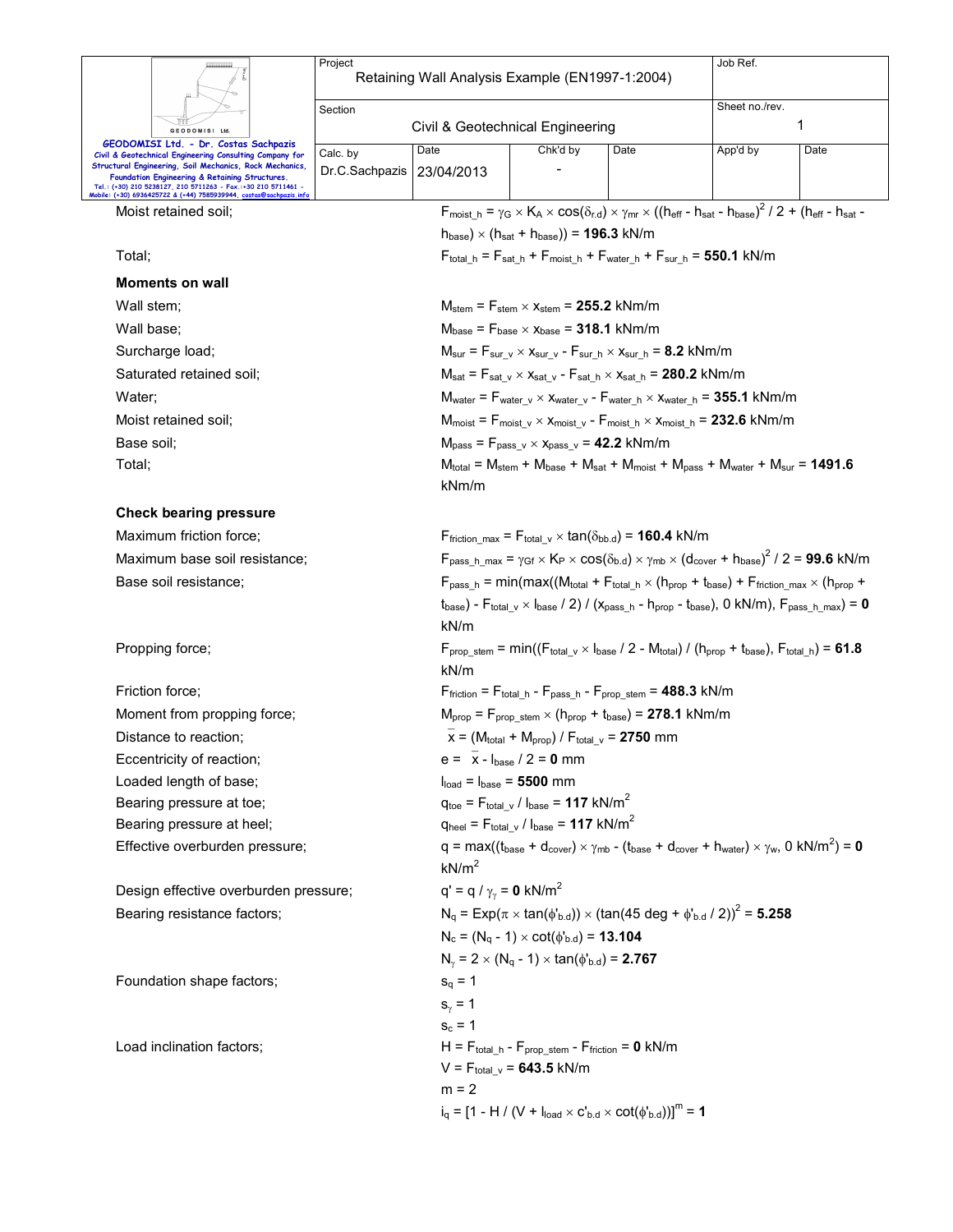|                               |                                                                                                                                                                            | Project                                                                                                                                                            |                                  |                                                                                                                    |                                                                                                       | Job Ref.                                                                                                                                                                          |                                                                            |  |  |  |
|-------------------------------|----------------------------------------------------------------------------------------------------------------------------------------------------------------------------|--------------------------------------------------------------------------------------------------------------------------------------------------------------------|----------------------------------|--------------------------------------------------------------------------------------------------------------------|-------------------------------------------------------------------------------------------------------|-----------------------------------------------------------------------------------------------------------------------------------------------------------------------------------|----------------------------------------------------------------------------|--|--|--|
|                               |                                                                                                                                                                            | Retaining Wall Analysis Example (EN1997-1:2004)                                                                                                                    |                                  |                                                                                                                    |                                                                                                       |                                                                                                                                                                                   |                                                                            |  |  |  |
| Section                       |                                                                                                                                                                            |                                                                                                                                                                    |                                  |                                                                                                                    | Sheet no./rev.                                                                                        |                                                                                                                                                                                   |                                                                            |  |  |  |
|                               | <b>GEODOMISI</b><br>Ltd                                                                                                                                                    |                                                                                                                                                                    | Civil & Geotechnical Engineering |                                                                                                                    |                                                                                                       |                                                                                                                                                                                   | 1                                                                          |  |  |  |
|                               | GEODOMISI Ltd. - Dr. Costas Sachpazis<br>Civil & Geotechnical Engineering Consulting Company for                                                                           | Calc. by                                                                                                                                                           | Date                             | Chk'd by                                                                                                           | Date                                                                                                  | App'd by                                                                                                                                                                          | Date                                                                       |  |  |  |
|                               | Structural Engineering, Soil Mechanics, Rock Mechanics,<br>Foundation Engineering & Retaining Structures.<br>Tel.: (+30) 210 5238127, 210 5711263 - Fax.:+30 210 5711461 - | Dr.C.Sachpazis                                                                                                                                                     | 23/04/2013                       |                                                                                                                    |                                                                                                       |                                                                                                                                                                                   |                                                                            |  |  |  |
|                               | Mobile: (+30) 6936425722 & (+44) 7585939944, <u>costas@sachpazis.</u> i                                                                                                    |                                                                                                                                                                    |                                  |                                                                                                                    | $i_y = [1 - H / (V + I_{load} \times C_{b.d} \times \cot(\phi_{b.d}))]^{(m+1)} = 1$                   |                                                                                                                                                                                   |                                                                            |  |  |  |
|                               |                                                                                                                                                                            |                                                                                                                                                                    |                                  | $i_c = i_q - (1 - i_q) / (N_c \times tan(\phi_{b.d})) = 1$                                                         |                                                                                                       |                                                                                                                                                                                   |                                                                            |  |  |  |
|                               | Net ultimate bearing capacity;                                                                                                                                             |                                                                                                                                                                    |                                  |                                                                                                                    |                                                                                                       | $n_f = c'_{b.d} \times N_c \times s_c \times i_c + q' \times N_q \times s_q \times i_q + 0.5 \times (\gamma_{mb} - \gamma_w) \times I_{load} \times N_{\gamma} \times s_{\gamma}$ |                                                                            |  |  |  |
|                               |                                                                                                                                                                            |                                                                                                                                                                    |                                  | $\times$ i <sub>v</sub> = 405.1 kN/m <sup>2</sup>                                                                  |                                                                                                       |                                                                                                                                                                                   |                                                                            |  |  |  |
| Factor of safety;             |                                                                                                                                                                            |                                                                                                                                                                    |                                  | $FoS_{bp} = n_f / max(q_{toe}, q_{heel}) = 3.463$                                                                  |                                                                                                       |                                                                                                                                                                                   |                                                                            |  |  |  |
|                               |                                                                                                                                                                            |                                                                                                                                                                    |                                  |                                                                                                                    |                                                                                                       |                                                                                                                                                                                   | PASS - Allowable bearing pressure exceeds maximum applied bearing pressure |  |  |  |
|                               | Partial factors on actions - Table A.3 - Combination 2                                                                                                                     |                                                                                                                                                                    |                                  |                                                                                                                    |                                                                                                       |                                                                                                                                                                                   |                                                                            |  |  |  |
|                               | Permanent unfavourable action;                                                                                                                                             |                                                                                                                                                                    | $\gamma$ <sub>G</sub> = 1.00     |                                                                                                                    |                                                                                                       |                                                                                                                                                                                   |                                                                            |  |  |  |
|                               | Permanent favourable action;                                                                                                                                               |                                                                                                                                                                    | $y_{Gf} = 1.00$                  |                                                                                                                    |                                                                                                       |                                                                                                                                                                                   |                                                                            |  |  |  |
|                               | Variable unfavourable action;                                                                                                                                              |                                                                                                                                                                    | $\gamma_{\rm Q}$ = 1.30          |                                                                                                                    |                                                                                                       |                                                                                                                                                                                   |                                                                            |  |  |  |
|                               | Variable favourable action;                                                                                                                                                |                                                                                                                                                                    | $\gamma_{Qf} = 0.00$             |                                                                                                                    |                                                                                                       |                                                                                                                                                                                   |                                                                            |  |  |  |
|                               | Partial factors for soil parameters - Table A.4 - Combination 2                                                                                                            |                                                                                                                                                                    |                                  |                                                                                                                    |                                                                                                       |                                                                                                                                                                                   |                                                                            |  |  |  |
|                               | Angle of shearing resistance;                                                                                                                                              |                                                                                                                                                                    | $\gamma_{\phi} = 1.25$           |                                                                                                                    |                                                                                                       |                                                                                                                                                                                   |                                                                            |  |  |  |
|                               | Effective cohesion;                                                                                                                                                        |                                                                                                                                                                    | $\gamma_{\rm C} = 1.25$          |                                                                                                                    |                                                                                                       |                                                                                                                                                                                   |                                                                            |  |  |  |
| Weight density;               |                                                                                                                                                                            |                                                                                                                                                                    | $\gamma_{\gamma}$ = 1.00         |                                                                                                                    |                                                                                                       |                                                                                                                                                                                   |                                                                            |  |  |  |
|                               | <b>Retained soil properties</b>                                                                                                                                            |                                                                                                                                                                    |                                  |                                                                                                                    |                                                                                                       |                                                                                                                                                                                   |                                                                            |  |  |  |
|                               | Design effective shear resistance angle;                                                                                                                                   |                                                                                                                                                                    |                                  | $\phi'_{r.d}$ = atan(tan( $\phi'_{r.k}$ ) / $\gamma_{\phi'}$ ) = 9.7 deg                                           |                                                                                                       |                                                                                                                                                                                   |                                                                            |  |  |  |
|                               | Design wall friction angle;                                                                                                                                                |                                                                                                                                                                    |                                  | $\delta_{r.d}$ = atan(tan( $\delta_{r.k}$ ) / $\gamma_{\phi}$ ) = 6.4 deg                                          |                                                                                                       |                                                                                                                                                                                   |                                                                            |  |  |  |
|                               | <b>Base soil properties</b>                                                                                                                                                |                                                                                                                                                                    |                                  |                                                                                                                    |                                                                                                       |                                                                                                                                                                                   |                                                                            |  |  |  |
|                               | Design effective shear resistance angle;                                                                                                                                   |                                                                                                                                                                    |                                  | $\phi_{b.d}$ = atan(tan( $\phi_{b.k}$ ) / $\gamma_{b'}$ ) = <b>14.6</b> deg                                        |                                                                                                       |                                                                                                                                                                                   |                                                                            |  |  |  |
|                               | Design wall friction angle;                                                                                                                                                |                                                                                                                                                                    |                                  | $\delta_{b.d}$ = atan(tan( $\delta_{b.k}$ ) / $\gamma_{\phi}$ ) = 9.7 deg                                          |                                                                                                       |                                                                                                                                                                                   |                                                                            |  |  |  |
|                               | Design base friction angle;                                                                                                                                                |                                                                                                                                                                    |                                  | $\delta_{\text{bb.d}}$ = atan(tan( $\delta_{\text{bb.k}}$ ) / $\gamma_{\phi}$ ) = 11.3 deg                         |                                                                                                       |                                                                                                                                                                                   |                                                                            |  |  |  |
|                               | Design effective cohesion;                                                                                                                                                 |                                                                                                                                                                    |                                  | $c'_{b,d} = c'_{b,k} / \gamma_c = 20$ kN/m <sup>2</sup>                                                            |                                                                                                       |                                                                                                                                                                                   |                                                                            |  |  |  |
|                               | Design adhesion;                                                                                                                                                           |                                                                                                                                                                    |                                  | $a_{b.d} = a_{b.k} / \gamma_{c'} = 16 \text{ kN/m}^2$                                                              |                                                                                                       |                                                                                                                                                                                   |                                                                            |  |  |  |
|                               | <b>Using Coulomb theory</b>                                                                                                                                                |                                                                                                                                                                    |                                  |                                                                                                                    |                                                                                                       |                                                                                                                                                                                   |                                                                            |  |  |  |
|                               | Active pressure coefficient;                                                                                                                                               |                                                                                                                                                                    |                                  |                                                                                                                    |                                                                                                       | $K_A = \sin(\alpha + \phi'_{rad})^2 / (\sin(\alpha)^2 \times \sin(\alpha - \delta_{rad}) \times [1 + \sqrt{[\sin(\phi'_{rad} + \delta_{rad}) \times$                              |                                                                            |  |  |  |
|                               |                                                                                                                                                                            |                                                                                                                                                                    |                                  |                                                                                                                    | $\sin(\phi_{r,d} - \beta)$ / $(\sin(\alpha - \delta_{r,d}) \times \sin(\alpha + \beta))]^{2}$ = 0.661 |                                                                                                                                                                                   |                                                                            |  |  |  |
| Passive pressure coefficient; |                                                                                                                                                                            | $K_P = \sin(90 - \phi_{b,d}^{\prime})^2 / (\sin(90 + \delta_{b,d}) \times [1 - \sqrt{[\sin(\phi_{b,d}^{\prime} + \delta_{b,d}) \times \sin(\phi_{b,d}^{\prime})}]$ |                                  |                                                                                                                    |                                                                                                       |                                                                                                                                                                                   |                                                                            |  |  |  |
|                               |                                                                                                                                                                            |                                                                                                                                                                    |                                  | $(\sin(90 + \delta_{\text{b.d}}))$ <sup>2</sup> $) = 2.077$                                                        |                                                                                                       |                                                                                                                                                                                   |                                                                            |  |  |  |
|                               | <b>Bearing pressure check</b>                                                                                                                                              |                                                                                                                                                                    |                                  |                                                                                                                    |                                                                                                       |                                                                                                                                                                                   |                                                                            |  |  |  |
|                               | Vertical forces on wall                                                                                                                                                    |                                                                                                                                                                    |                                  |                                                                                                                    |                                                                                                       |                                                                                                                                                                                   |                                                                            |  |  |  |
| Wall stem;                    |                                                                                                                                                                            |                                                                                                                                                                    |                                  | $F_{stem}$ = $\gamma_G \times A_{stem} \times \gamma_{stem}$ = 68.8 kN/m                                           |                                                                                                       |                                                                                                                                                                                   |                                                                            |  |  |  |
| Wall base;                    |                                                                                                                                                                            |                                                                                                                                                                    |                                  | $F_{\text{base}} = \gamma_G \times A_{\text{base}} \times \gamma_{\text{base}} = 77.5 \text{ kN/m}$                |                                                                                                       |                                                                                                                                                                                   |                                                                            |  |  |  |
|                               | Surcharge load;                                                                                                                                                            |                                                                                                                                                                    |                                  |                                                                                                                    |                                                                                                       | $F_{sur v} = (\gamma_G \times \text{Surcharge}_G + \gamma_Q \times \text{Surcharge}_Q) \times I_{\text{heel}} = 78.8 \text{ kN/m}$                                                |                                                                            |  |  |  |
|                               | Saturated retained soil:                                                                                                                                                   |                                                                                                                                                                    |                                  | $F_{\text{sat v}} = \gamma_{G} \times A_{\text{sat}} \times (\gamma_{\text{sr}} - \gamma_{w}) = 53.9 \text{ kN/m}$ |                                                                                                       |                                                                                                                                                                                   |                                                                            |  |  |  |
| Water;                        |                                                                                                                                                                            |                                                                                                                                                                    |                                  | $F_{water \ v} = \gamma_G \times A_{water} \times \gamma_w = 73.6 \text{ kN/m}$                                    |                                                                                                       |                                                                                                                                                                                   |                                                                            |  |  |  |
|                               | Moist retained soil;                                                                                                                                                       |                                                                                                                                                                    |                                  | $F_{\text{moist v}} = \gamma_G \times A_{\text{moist}} \times \gamma_{\text{mr}} = 106.3 \text{ kN/m}$             |                                                                                                       |                                                                                                                                                                                   |                                                                            |  |  |  |
| Base soil;                    |                                                                                                                                                                            |                                                                                                                                                                    |                                  | $F_{pass_v} = \gamma_G \times A_{pass} \times \gamma_{mb} = 25$ kN/m                                               |                                                                                                       |                                                                                                                                                                                   |                                                                            |  |  |  |
|                               |                                                                                                                                                                            |                                                                                                                                                                    |                                  |                                                                                                                    |                                                                                                       |                                                                                                                                                                                   |                                                                            |  |  |  |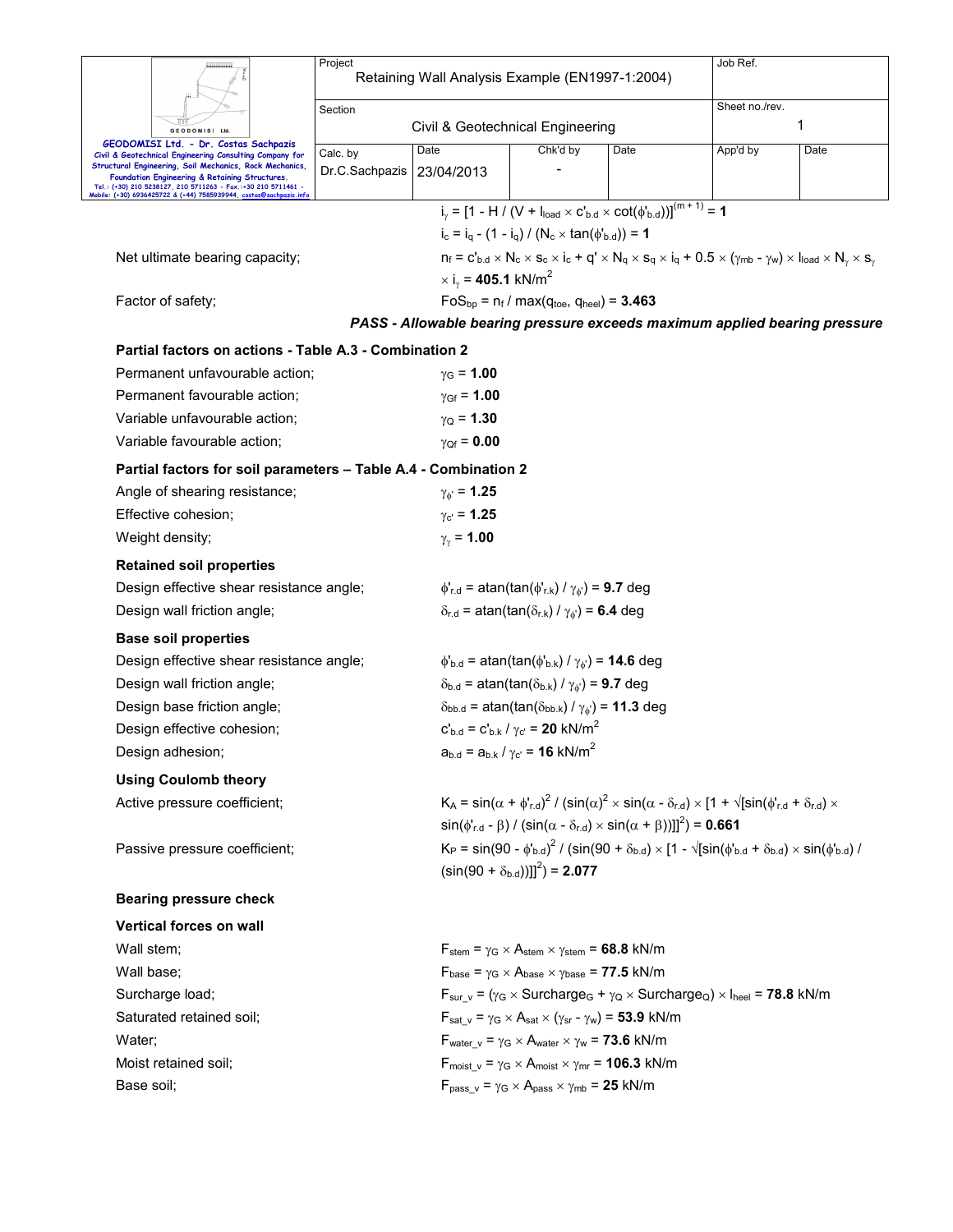|                                                                                                                                                                                                                                     | Project                                                                                                                                    | Retaining Wall Analysis Example (EN1997-1:2004)                                                                                                           |                                                                                                                                                                                                                    |                                                                                                                                              | Job Ref. |                                                                                                                                                                      |  |  |  |
|-------------------------------------------------------------------------------------------------------------------------------------------------------------------------------------------------------------------------------------|--------------------------------------------------------------------------------------------------------------------------------------------|-----------------------------------------------------------------------------------------------------------------------------------------------------------|--------------------------------------------------------------------------------------------------------------------------------------------------------------------------------------------------------------------|----------------------------------------------------------------------------------------------------------------------------------------------|----------|----------------------------------------------------------------------------------------------------------------------------------------------------------------------|--|--|--|
|                                                                                                                                                                                                                                     |                                                                                                                                            |                                                                                                                                                           |                                                                                                                                                                                                                    |                                                                                                                                              |          |                                                                                                                                                                      |  |  |  |
|                                                                                                                                                                                                                                     | Section<br>Civil & Geotechnical Engineering                                                                                                |                                                                                                                                                           |                                                                                                                                                                                                                    |                                                                                                                                              |          | Sheet no./rev.<br>1                                                                                                                                                  |  |  |  |
| GEODOMISI Ltd.<br>GEODOMISI Ltd. - Dr. Costas Sachpazis                                                                                                                                                                             |                                                                                                                                            |                                                                                                                                                           |                                                                                                                                                                                                                    |                                                                                                                                              |          |                                                                                                                                                                      |  |  |  |
| Civil & Geotechnical Engineering Consulting Company for<br>Structural Engineering, Soil Mechanics, Rock Mechanics,<br>Foundation Engineering & Retaining Structures.<br>Tel.: (+30) 210 5238127, 210 5711263 - Fax.:+30 210 5711461 | Calc. by<br>Dr.C.Sachpazis                                                                                                                 | Date<br>23/04/2013                                                                                                                                        | Chk'd by                                                                                                                                                                                                           | Date                                                                                                                                         | App'd by | Date                                                                                                                                                                 |  |  |  |
| Mobile: (+30) 6936425722 & (+44) 7585939944, costas@sachpazis.inf                                                                                                                                                                   |                                                                                                                                            |                                                                                                                                                           |                                                                                                                                                                                                                    |                                                                                                                                              |          | $F_{\text{total v}} = F_{\text{stem}} + F_{\text{base}} + F_{\text{sat v}} + F_{\text{moist v}} + F_{\text{pass v}} + F_{\text{water v}} + F_{\text{sur v}} = 483.8$ |  |  |  |
| Total:                                                                                                                                                                                                                              |                                                                                                                                            | kN/m                                                                                                                                                      |                                                                                                                                                                                                                    |                                                                                                                                              |          |                                                                                                                                                                      |  |  |  |
| <b>Horizontal forces on wall</b>                                                                                                                                                                                                    |                                                                                                                                            |                                                                                                                                                           |                                                                                                                                                                                                                    |                                                                                                                                              |          |                                                                                                                                                                      |  |  |  |
| Surcharge load;                                                                                                                                                                                                                     |                                                                                                                                            |                                                                                                                                                           | $F_{sur\_h} = K_A \times cos(\delta_{r.d}) \times (\gamma_G \times Surcharge_G + \gamma_Q \times Surcharge_Q) \times h_{eff} =$                                                                                    |                                                                                                                                              |          |                                                                                                                                                                      |  |  |  |
|                                                                                                                                                                                                                                     |                                                                                                                                            | 144.9 kN/m                                                                                                                                                |                                                                                                                                                                                                                    |                                                                                                                                              |          |                                                                                                                                                                      |  |  |  |
| Saturated retained soil;                                                                                                                                                                                                            |                                                                                                                                            |                                                                                                                                                           | $F_{\text{sat h}} = \gamma_G \times K_A \times \cos(\delta_{r,d}) \times (\gamma_{\text{sr}} - \gamma_w) \times (h_{\text{sat}} + h_{\text{base}})^2 / 2 = 47.8 \text{ kN/m}$                                      |                                                                                                                                              |          |                                                                                                                                                                      |  |  |  |
| Water;                                                                                                                                                                                                                              |                                                                                                                                            |                                                                                                                                                           | $F_{\text{water h}} = \gamma_G \times \gamma_W \times (h_{\text{water}} + d_{\text{cover}} + h_{\text{base}})^2 / 2 = 99.3 \text{ kN/m}$                                                                           |                                                                                                                                              |          |                                                                                                                                                                      |  |  |  |
| Moist retained soil;                                                                                                                                                                                                                |                                                                                                                                            |                                                                                                                                                           | $F_{\text{moist\_h}} = \gamma_G \times K_A \times \cos(\delta_{r.d}) \times \gamma_{mr} \times ((h_{\text{eff}} - h_{\text{sat}} - h_{\text{base}})^2 / 2 + (h_{\text{eff}} - h_{\text{sat}} - h_{\text{sat}})^2)$ |                                                                                                                                              |          |                                                                                                                                                                      |  |  |  |
|                                                                                                                                                                                                                                     |                                                                                                                                            |                                                                                                                                                           | $h_{base}$ ) × ( $h_{sat}$ + $h_{base}$ )) = 160.6 kN/m                                                                                                                                                            |                                                                                                                                              |          |                                                                                                                                                                      |  |  |  |
| Total;                                                                                                                                                                                                                              |                                                                                                                                            |                                                                                                                                                           | $F_{\text{total h}} = F_{\text{sat h}} + F_{\text{moist h}} + F_{\text{water h}} + F_{\text{sur h}} = 452.7 \text{ kN/m}$                                                                                          |                                                                                                                                              |          |                                                                                                                                                                      |  |  |  |
| <b>Moments on wall</b>                                                                                                                                                                                                              |                                                                                                                                            |                                                                                                                                                           |                                                                                                                                                                                                                    |                                                                                                                                              |          |                                                                                                                                                                      |  |  |  |
| Wall stem;                                                                                                                                                                                                                          |                                                                                                                                            |                                                                                                                                                           | $M_{stem}$ = $F_{stem}$ $\times$ $x_{stem}$ = 189.1 kNm/m                                                                                                                                                          |                                                                                                                                              |          |                                                                                                                                                                      |  |  |  |
| Wall base;                                                                                                                                                                                                                          |                                                                                                                                            |                                                                                                                                                           | $M_{base}$ = $F_{base} \times X_{base}$ = 235.7 kNm/m                                                                                                                                                              |                                                                                                                                              |          |                                                                                                                                                                      |  |  |  |
| Surcharge load;                                                                                                                                                                                                                     | $M_{\text{sur}} = F_{\text{sur v}} \times X_{\text{sur v}} - F_{\text{sur h}} \times X_{\text{sur h}} = -27.6 \text{ kNm/m}$               |                                                                                                                                                           |                                                                                                                                                                                                                    |                                                                                                                                              |          |                                                                                                                                                                      |  |  |  |
| Saturated retained soil;                                                                                                                                                                                                            | $M_{sat}$ = $F_{sat}$ $_v \times x_{sat}$ $_v$ - $F_{sat}$ $_h \times x_{sat}$ $_h$ = 205.3 kNm/m                                          |                                                                                                                                                           |                                                                                                                                                                                                                    |                                                                                                                                              |          |                                                                                                                                                                      |  |  |  |
| Water;                                                                                                                                                                                                                              | $M_{water}$ = $F_{water_v} \times X_{water_v}$ - $F_{water_h} \times X_{water_h}$ = 263 kNm/m                                              |                                                                                                                                                           |                                                                                                                                                                                                                    |                                                                                                                                              |          |                                                                                                                                                                      |  |  |  |
| Moist retained soil;                                                                                                                                                                                                                | $M_{\text{moist}} = F_{\text{moist\_v}} \times x_{\text{moist\_v}} - F_{\text{moist\_h}} \times x_{\text{moist\_h}} = 143.2 \text{ kNm/m}$ |                                                                                                                                                           |                                                                                                                                                                                                                    |                                                                                                                                              |          |                                                                                                                                                                      |  |  |  |
| Base soil:                                                                                                                                                                                                                          |                                                                                                                                            | $Mpass = Fpass v × xpass v = 31.3 kNm/m$                                                                                                                  |                                                                                                                                                                                                                    |                                                                                                                                              |          |                                                                                                                                                                      |  |  |  |
| Total;                                                                                                                                                                                                                              |                                                                                                                                            | $M_{\text{total}} = M_{\text{stem}} + M_{\text{base}} + M_{\text{sat}} + M_{\text{moist}} + M_{\text{pass}} + M_{\text{water}} + M_{\text{sur}} = 1039.8$ |                                                                                                                                                                                                                    |                                                                                                                                              |          |                                                                                                                                                                      |  |  |  |
|                                                                                                                                                                                                                                     |                                                                                                                                            | kNm/m                                                                                                                                                     |                                                                                                                                                                                                                    |                                                                                                                                              |          |                                                                                                                                                                      |  |  |  |
| <b>Check bearing pressure</b>                                                                                                                                                                                                       |                                                                                                                                            |                                                                                                                                                           |                                                                                                                                                                                                                    |                                                                                                                                              |          |                                                                                                                                                                      |  |  |  |
| Maximum friction force;                                                                                                                                                                                                             |                                                                                                                                            |                                                                                                                                                           | Ffriction max = $F_{total}$ v $\times$ tan( $\delta_{bb.d}$ ) = 96.5 kN/m                                                                                                                                          |                                                                                                                                              |          |                                                                                                                                                                      |  |  |  |
| Maximum base soil resistance;                                                                                                                                                                                                       |                                                                                                                                            |                                                                                                                                                           | $F_{pass\_h\_max} = \gamma_{Gf} \times K_P \times cos(\delta_{b.d}) \times \gamma_{mb} \times (d_{cover} + h_{base})^2 / 2 = 81.9$ kN/m                                                                            |                                                                                                                                              |          |                                                                                                                                                                      |  |  |  |
| Base soil resistance:                                                                                                                                                                                                               |                                                                                                                                            |                                                                                                                                                           | $F_{pass\_h}$ = min(max((Mtotal + Ftotal_h × (h <sub>prop</sub> + t <sub>base</sub> ) + Ffriction_max × (h <sub>prop</sub> +                                                                                       |                                                                                                                                              |          |                                                                                                                                                                      |  |  |  |
|                                                                                                                                                                                                                                     |                                                                                                                                            | $t_{base}$ ) - $F_{total_v} \times I_{base}$ / 2) / ( $x_{pass_h}$ - $h_{prop}$ - $t_{base}$ ), 0 kN/m), $F_{pass_h\_max}$ ) = 0                          |                                                                                                                                                                                                                    |                                                                                                                                              |          |                                                                                                                                                                      |  |  |  |
|                                                                                                                                                                                                                                     |                                                                                                                                            | kN/m                                                                                                                                                      |                                                                                                                                                                                                                    |                                                                                                                                              |          |                                                                                                                                                                      |  |  |  |
| Propping force;                                                                                                                                                                                                                     |                                                                                                                                            | kN/m                                                                                                                                                      | $F_{\text{prop stem}} = \min((F_{\text{total v}} \times I_{\text{base}} / 2 - M_{\text{total}}) / (h_{\text{prop}} + t_{\text{base}}), F_{\text{total h}}) = 64.6$                                                 |                                                                                                                                              |          |                                                                                                                                                                      |  |  |  |
| Friction force;                                                                                                                                                                                                                     |                                                                                                                                            |                                                                                                                                                           | $F_{friction} = F_{total\_h} - F_{pass_h} - F_{prop\_stem} = 388.1$ kN/m                                                                                                                                           |                                                                                                                                              |          |                                                                                                                                                                      |  |  |  |
| Moment from propping force;                                                                                                                                                                                                         |                                                                                                                                            |                                                                                                                                                           | $M_{prop}$ = $F_{prop \text{stem}} \times (h_{prop} + t_{base})$ = 290.5 kNm/m                                                                                                                                     |                                                                                                                                              |          |                                                                                                                                                                      |  |  |  |
| Distance to reaction;                                                                                                                                                                                                               | $\bar{x}$ = (M <sub>total</sub> + M <sub>prop</sub> ) / F <sub>total v</sub> = 2750 mm                                                     |                                                                                                                                                           |                                                                                                                                                                                                                    |                                                                                                                                              |          |                                                                                                                                                                      |  |  |  |
| Eccentricity of reaction;                                                                                                                                                                                                           | $e = \bar{x} - I_{base} / 2 = 0$ mm                                                                                                        |                                                                                                                                                           |                                                                                                                                                                                                                    |                                                                                                                                              |          |                                                                                                                                                                      |  |  |  |
| Loaded length of base;                                                                                                                                                                                                              | $Iload = Ibase = 5500 mm$                                                                                                                  |                                                                                                                                                           |                                                                                                                                                                                                                    |                                                                                                                                              |          |                                                                                                                                                                      |  |  |  |
| Bearing pressure at toe;                                                                                                                                                                                                            |                                                                                                                                            |                                                                                                                                                           | $q_{\text{toe}} = F_{\text{total} \text{v}} / I_{\text{base}} = 88 \text{ kN/m}^2$                                                                                                                                 |                                                                                                                                              |          |                                                                                                                                                                      |  |  |  |
| Bearing pressure at heel;                                                                                                                                                                                                           | $q_{\text{heel}} = F_{\text{total} \text{v}} / I_{\text{base}} = 88 \text{ kN/m}^2$                                                        |                                                                                                                                                           |                                                                                                                                                                                                                    |                                                                                                                                              |          |                                                                                                                                                                      |  |  |  |
| Effective overburden pressure;                                                                                                                                                                                                      |                                                                                                                                            |                                                                                                                                                           |                                                                                                                                                                                                                    | $q = max((t_{base} + d_{cover}) \times \gamma_{mb} - (t_{base} + d_{cover} + h_{water}) \times \gamma_w, 0 kN/m^2) = 0$<br>kN/m <sup>2</sup> |          |                                                                                                                                                                      |  |  |  |
| Design effective overburden pressure;                                                                                                                                                                                               |                                                                                                                                            | $q' = q / \gamma_{\gamma} = 0$ kN/m <sup>2</sup>                                                                                                          |                                                                                                                                                                                                                    |                                                                                                                                              |          |                                                                                                                                                                      |  |  |  |
| Bearing resistance factors;                                                                                                                                                                                                         |                                                                                                                                            |                                                                                                                                                           | $N_q = Exp(\pi \times tan(\phi_{b.d})) \times (tan(45 deg + \phi_{b.d} / 2))^2 = 3.784$                                                                                                                            |                                                                                                                                              |          |                                                                                                                                                                      |  |  |  |
|                                                                                                                                                                                                                                     |                                                                                                                                            |                                                                                                                                                           | $N_c = (N_q - 1) \times \cot(\phi_{b.d}) = 10.711$                                                                                                                                                                 |                                                                                                                                              |          |                                                                                                                                                                      |  |  |  |
|                                                                                                                                                                                                                                     |                                                                                                                                            |                                                                                                                                                           | $N_v = 2 \times (N_q - 1) \times \tan(\phi_{b.d}) = 1.447$                                                                                                                                                         |                                                                                                                                              |          |                                                                                                                                                                      |  |  |  |
|                                                                                                                                                                                                                                     |                                                                                                                                            |                                                                                                                                                           |                                                                                                                                                                                                                    |                                                                                                                                              |          |                                                                                                                                                                      |  |  |  |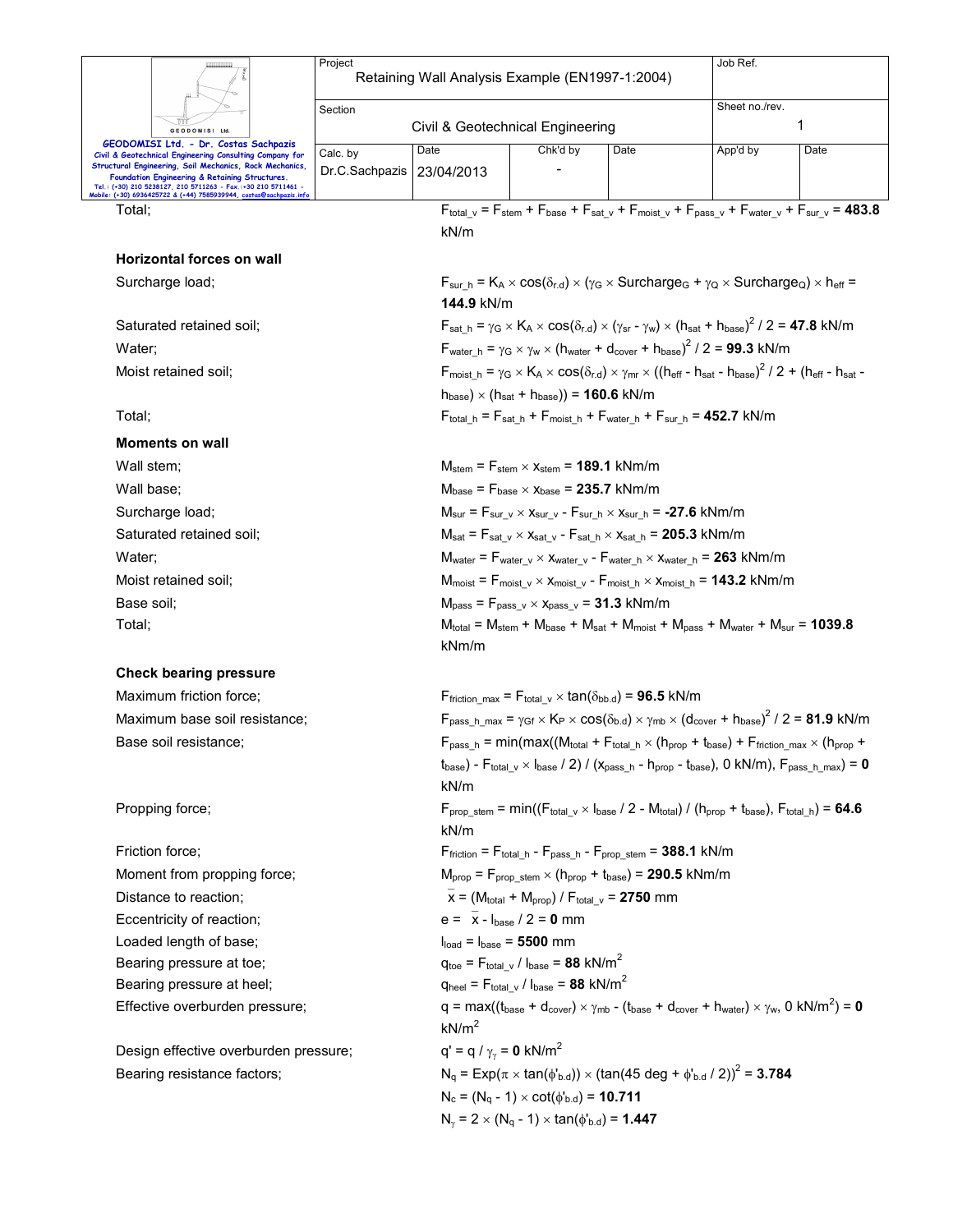|                                                                                                                                                                                                                                                 | Project                                                                 | Retaining Wall Analysis Example (EN1997-1:2004) | Job Ref.                                                   |                                                                                   |                |      |
|-------------------------------------------------------------------------------------------------------------------------------------------------------------------------------------------------------------------------------------------------|-------------------------------------------------------------------------|-------------------------------------------------|------------------------------------------------------------|-----------------------------------------------------------------------------------|----------------|------|
|                                                                                                                                                                                                                                                 | Section                                                                 |                                                 |                                                            |                                                                                   | Sheet no./rev. |      |
| GEODOMISI Ltd.                                                                                                                                                                                                                                  |                                                                         | Civil & Geotechnical Engineering                |                                                            |                                                                                   |                |      |
| GEODOMISI Ltd. - Dr. Costas Sachpazis<br>Civil & Geotechnical Engineering Consulting Company for                                                                                                                                                | Calc. by                                                                | Date                                            | Chk'd by                                                   | Date                                                                              | App'd by       | Date |
| Structural Engineering, Soil Mechanics, Rock Mechanics<br>Foundation Engineering & Retaining Structures.<br>Tel.: (+30) 210 5238127, 210 5711263 - Fax.:+30 210 5711461 -<br>Mobile: (+30) 6936425722 & (+44) 7585939944, costas@sachpazis.info | Dr.C.Sachpazis                                                          | 23/04/2013                                      |                                                            |                                                                                   |                |      |
| Foundation shape factors;                                                                                                                                                                                                                       |                                                                         | $s_q = 1$                                       |                                                            |                                                                                   |                |      |
|                                                                                                                                                                                                                                                 |                                                                         | $s_{v} = 1$                                     |                                                            |                                                                                   |                |      |
|                                                                                                                                                                                                                                                 |                                                                         | $s_c = 1$                                       |                                                            |                                                                                   |                |      |
| Load inclination factors:                                                                                                                                                                                                                       |                                                                         |                                                 | $H = F_{total h} - F_{prop stem} - F_{friction} = 0 kN/m$  |                                                                                   |                |      |
|                                                                                                                                                                                                                                                 |                                                                         |                                                 | $V = F_{total}$ $_{v} = 483.8$ kN/m                        |                                                                                   |                |      |
|                                                                                                                                                                                                                                                 |                                                                         | $m = 2$                                         |                                                            |                                                                                   |                |      |
|                                                                                                                                                                                                                                                 |                                                                         |                                                 |                                                            | $i_0 = [1 - H / (V + I_{load} \times C_{bd} \times \cot(\phi_{bd}))]^{m} = 1$     |                |      |
|                                                                                                                                                                                                                                                 |                                                                         |                                                 |                                                            | $i_v = [1 - H / (V + I_{load} \times C_{bd} \times \cot(\phi_{bd}))]^{(m+1)} = 1$ |                |      |
|                                                                                                                                                                                                                                                 |                                                                         |                                                 | $i_c = i_a - (1 - i_q) / (N_c \times tan(\phi_{b.d})) = 1$ |                                                                                   |                |      |
| $n_f = c'_{b,d} \times N_c \times s_c \times i_c + q' \times N_q \times s_q \times i_q + 0.5 \times (\gamma_{mb} - \gamma_w) \times i_{load} \times N_v \times s_v$<br>Net ultimate bearing capacity;                                           |                                                                         |                                                 |                                                            |                                                                                   |                |      |
|                                                                                                                                                                                                                                                 | $\times$ i <sub>v</sub> = <b>254.8</b> kN/m <sup>2</sup>                |                                                 |                                                            |                                                                                   |                |      |
| Factor of safety;                                                                                                                                                                                                                               | $FoS_{\text{bp}} = n_f / max(q_{\text{toe}} , q_{\text{heel}}) = 2.897$ |                                                 |                                                            |                                                                                   |                |      |
|                                                                                                                                                                                                                                                 |                                                                         |                                                 |                                                            | PASS - Allowable bearing pressure exceeds maximum applied bearing pressure        |                |      |

#### **RETAINING WALL DESIGN**

**In accordance with EN1992-1-1:2004 incorporating Corrigendum dated January 2008 and the recommended values** 

**Concrete details - Table 3.1 - Strength and deformation characteristics for concrete** 

| Concrete strength class;                           | C40/50                                                                                                                       |
|----------------------------------------------------|------------------------------------------------------------------------------------------------------------------------------|
| Characteristic compressive cylinder strength;      | $f_{ck} = 40$ N/mm <sup>2</sup>                                                                                              |
| Characteristic compressive cube strength;          | $f_{\text{ck,cube}} = 50 \text{ N/mm}^2$                                                                                     |
| Mean value of compressive cylinder strength;       | $f_{cm} = f_{ck} + 8$ N/mm <sup>2</sup> = 48 N/mm <sup>2</sup>                                                               |
| Mean value of axial tensile strength;              | $f_{\text{ctm}} = 0.3 \text{ N/mm}^2 \times (f_{\text{ck}} / 1 \text{ N/mm}^2)^{2/3} = 3.5 \text{ N/mm}^2$                   |
| 5% fractile of axial tensile strength;             | $f_{\text{ctk},0.05} = 0.7 \times f_{\text{ctm}} = 2.5 \text{ N/mm}^2$                                                       |
| Secant modulus of elasticity of concrete;          | $E_{cm}$ = 22 kN/mm <sup>2</sup> × (f <sub>cm</sub> / 10 N/mm <sup>2</sup> ) <sup>0.3</sup> = <b>35220</b> N/mm <sup>2</sup> |
| Partial factor for concrete - Table 2.1N;          | $y_C = 1.50$                                                                                                                 |
| Compressive strength coefficient - cl.3.1.6(1);    | $\alpha_{\rm cc}$ = 1.00                                                                                                     |
| Design compressive concrete strength - exp.3.15;   | $f_{\rm cd} = \alpha_{\rm cc} \times f_{\rm ck} / \gamma_{\rm C} = 26.7$ N/mm <sup>2</sup>                                   |
| Maximum aggregate size;                            | $h_{\text{aqq}} = 20$ mm                                                                                                     |
| <b>Reinforcement details</b>                       |                                                                                                                              |
| Characteristic yield strength of reinforcement;    | $f_{\text{vk}} = 500 \text{ N/mm}^2$                                                                                         |
| Modulus of elasticity of reinforcement;            | $E_s$ = 210000 N/mm <sup>2</sup>                                                                                             |
| Partial factor for reinforcing steel - Table 2.1N; | $y_S = 1.15$                                                                                                                 |
| Design yield strength of reinforcement;            | $f_{\text{yd}} = f_{\text{yk}} / \gamma_{\text{S}} = 435 \text{ N/mm}^2$                                                     |
| <b>Cover to reinforcement</b>                      |                                                                                                                              |
| Front face of stem;                                | $c_{\rm sf} = 40 \, \rm mm$                                                                                                  |
| Rear face of stem;                                 | $c_{sr} = 50$ mm                                                                                                             |
| Top face of base;                                  | $c_{\rm bt} = 50$ mm                                                                                                         |
| Bottom face of base:                               | $c_{\rm bb}$ = 75 mm                                                                                                         |
| Check stem design for maximum moment               |                                                                                                                              |
| Depth of section;                                  | $h = 500$ mm                                                                                                                 |
|                                                    |                                                                                                                              |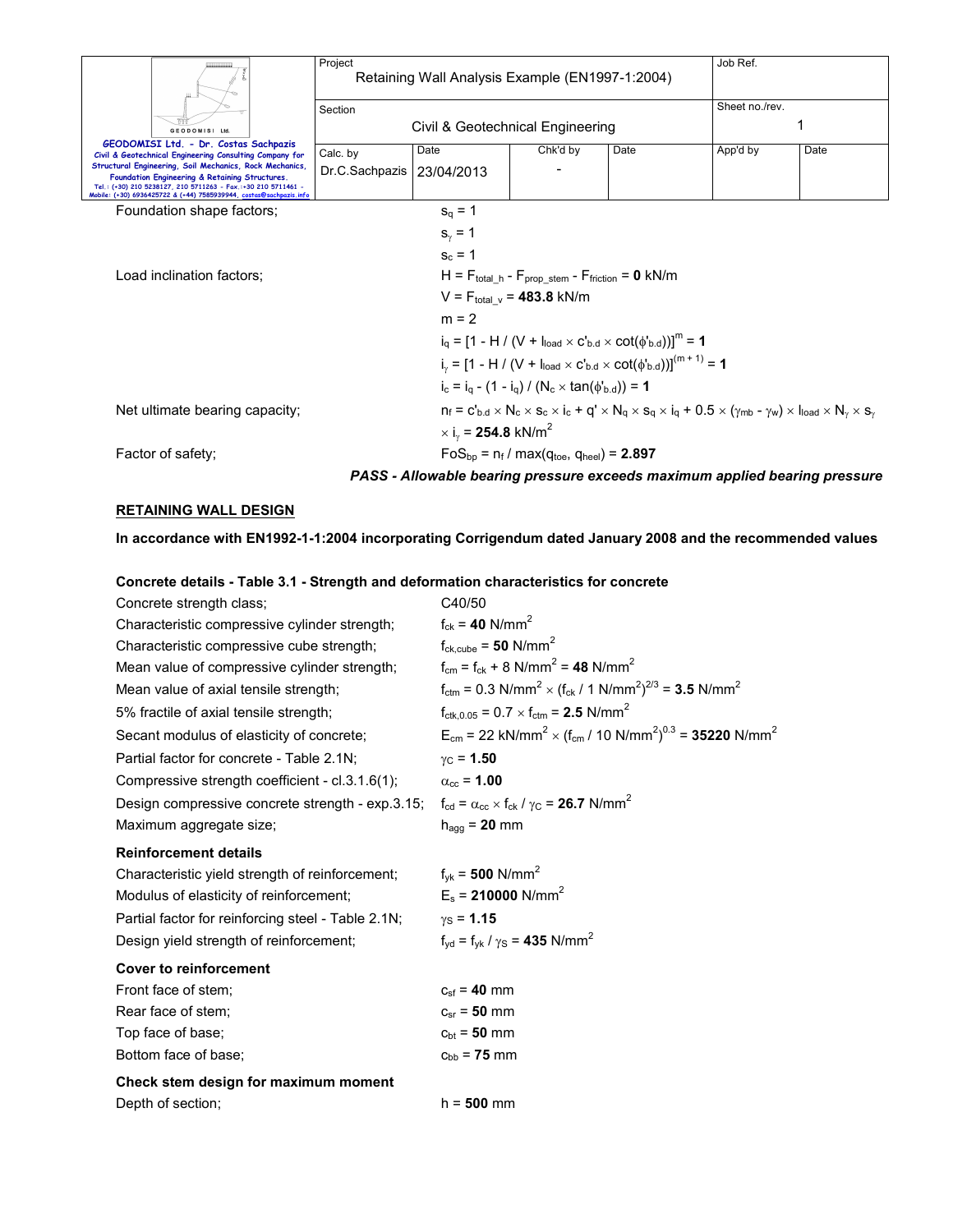|                                                                                                                                                                                                                                                  | Project<br>Retaining Wall Analysis Example (EN1997-1:2004) |                                                            |                                                                                             |      |                | Job Ref. |  |  |
|--------------------------------------------------------------------------------------------------------------------------------------------------------------------------------------------------------------------------------------------------|------------------------------------------------------------|------------------------------------------------------------|---------------------------------------------------------------------------------------------|------|----------------|----------|--|--|
|                                                                                                                                                                                                                                                  | Section                                                    |                                                            |                                                                                             |      | Sheet no./rev. |          |  |  |
| <b>GEODOMISI Ltd</b>                                                                                                                                                                                                                             | Civil & Geotechnical Engineering                           |                                                            |                                                                                             |      |                |          |  |  |
| GEODOMISI Ltd. - Dr. Costas Sachpazis<br>Civil & Geotechnical Engineering Consulting Company for                                                                                                                                                 | Calc. by                                                   | Date                                                       | Chk'd by                                                                                    | Date | App'd by       | Date     |  |  |
| Structural Engineering, Soil Mechanics, Rock Mechanics,<br>Foundation Engineering & Retaining Structures.<br>Tel.: (+30) 210 5238127, 210 5711263 - Fax.:+30 210 5711461 -<br>Mobile: (+30) 6936425722 & (+44) 7585939944, costas@sachpazis.info | Dr.C.Sachpazis                                             | 23/04/2013                                                 |                                                                                             |      |                |          |  |  |
| Rectangular section in flexure - Section 6.1                                                                                                                                                                                                     |                                                            |                                                            |                                                                                             |      |                |          |  |  |
| Design bending moment;                                                                                                                                                                                                                           |                                                            |                                                            | $M = 104.8$ kNm/m                                                                           |      |                |          |  |  |
| Depth to tension reinforcement;                                                                                                                                                                                                                  |                                                            |                                                            | $d = h - c_{sr} - \phi_{sr} / 2 = 442$ mm                                                   |      |                |          |  |  |
|                                                                                                                                                                                                                                                  |                                                            | K = M / (d <sup>2</sup> × f <sub>ck</sub> ) = <b>0.013</b> |                                                                                             |      |                |          |  |  |
|                                                                                                                                                                                                                                                  |                                                            | $K' = 0.196$                                               |                                                                                             |      |                |          |  |  |
|                                                                                                                                                                                                                                                  | $K'$ > $K$ - No compression reinforcement is required      |                                                            |                                                                                             |      |                |          |  |  |
| Lever arm;                                                                                                                                                                                                                                       |                                                            |                                                            | z = min(0.5 + 0.5 $\times$ (1 – 3.53 $\times$ K) <sup>0.5</sup> , 0.95) $\times$ d = 420 mm |      |                |          |  |  |
| Depth of neutral axis;                                                                                                                                                                                                                           |                                                            |                                                            | $x = 2.5 \times (d - z) = 55$ mm                                                            |      |                |          |  |  |
| Area of tension reinforcement required;                                                                                                                                                                                                          |                                                            |                                                            | $A_{sr.read} = M / (f_{vd} \times z) = 574$ mm <sup>2</sup> /m                              |      |                |          |  |  |
| Tension reinforcement provided;                                                                                                                                                                                                                  |                                                            | 16 dia.bars @ 200 c/c                                      |                                                                                             |      |                |          |  |  |
| Area of tension reinforcement provided;                                                                                                                                                                                                          |                                                            |                                                            | $A_{sr,prov} = \pi \times \phi_{sr}^2 / (4 \times s_{sr}) = 1005$ mm <sup>2</sup> /m        |      |                |          |  |  |
| Minimum area of reinforcement - exp.9.1N;                                                                                                                                                                                                        |                                                            |                                                            | $A_{sr,min} = max(0.26 \times f_{ctm} / f_{yk}, 0.0013) \times d = 806$ mm <sup>2</sup> /m  |      |                |          |  |  |
|                                                                                                                                                                                                                                                  | Maximum area of reinforcement - cl.9.2.1.1(3);             |                                                            | $A_{sr.max} = 0.04 \times h = 20000 \text{ mm}^2/m$                                         |      |                |          |  |  |
|                                                                                                                                                                                                                                                  |                                                            |                                                            | $max(Asr.read, Asr.min) / Asr.gov = 0.802$                                                  |      |                |          |  |  |

## *PASS - Area of reinforcement provided is greater than area of reinforcement required*

 $v_{\text{min}}$  = 0.035 N<sup>1/2</sup>/mm  $\times$  k<sup>3/2</sup>  $\times$  f<sub>ck</sub><sup>0.5</sup> = **0.479** N/mm<sup>2</sup>

#### **Crack control - Section 7.3**

| Limiting crack width;                       | $w_{max}$ = 0.3 mm                                                                                                                                                                |
|---------------------------------------------|-----------------------------------------------------------------------------------------------------------------------------------------------------------------------------------|
| Variable load factor - EN1990 - Table A1.1; | $v_2 = 0.6$                                                                                                                                                                       |
| Serviceability bending moment;              | $M_{\rm{sls}} = 71.7$ kNm/m                                                                                                                                                       |
| Tensile stress in reinforcement:            | $\sigma_s$ = M <sub>sls</sub> / (A <sub>sr.prov</sub> $\times$ z) = <b>169.8</b> N/mm <sup>2</sup>                                                                                |
| Load duration;                              | Long term                                                                                                                                                                         |
| Load duration factor:                       | $k_t = 0.4$                                                                                                                                                                       |
| Effective area of concrete in tension;      | $A_{c,eff}$ = min(2.5 $\times$ (h - d), (h – x) / 3, h / 2) = <b>145000</b> mm <sup>2</sup> /m                                                                                    |
| Mean value of concrete tensile strength;    | $f_{\text{ct.eff}} = f_{\text{ctm}} = 3.5 \text{ N/mm}^2$                                                                                                                         |
| Reinforcement ratio;                        | $\rho_{p. eff}$ = A <sub>sr.prov</sub> / A <sub>c.eff</sub> = <b>0.007</b>                                                                                                        |
| Modular ratio:                              | $\alpha_e = E_s / E_{cm} = 5.962$                                                                                                                                                 |
| Bond property coefficient;                  | $k_1 = 0.8$                                                                                                                                                                       |
| Strain distribution coefficient;            | $k_2 = 0.5$                                                                                                                                                                       |
|                                             | $k_3 = 3.4$                                                                                                                                                                       |
|                                             | $k_4$ = 0.425                                                                                                                                                                     |
| Maximum crack spacing - exp.7.11;           | $s_{r,max} = k_3 \times c_{sr} + k_1 \times k_2 \times k_4 \times \phi_{sr} / \rho_{p,eff} = 562$ mm                                                                              |
| Maximum crack width - exp.7.8;              | $w_k = s_{r,\text{max}} \times \text{max}(\sigma_s - k_t \times (f_{\text{ct.eff}} / p_{p,\text{eff}}) \times (1 + \alpha_e \times p_{p,\text{eff}}), 0.6 \times \sigma_s) / E_s$ |
|                                             | $w_k = 0.273$ mm                                                                                                                                                                  |
|                                             | $W_k$ / $W_{max}$ = 0.909                                                                                                                                                         |
|                                             | PASS - Maximum crack width is less than limiting crack width                                                                                                                      |
| Rectangular section in shear - Section 6.2  |                                                                                                                                                                                   |
| Design shear force;                         | $V = 195.7$ kN/m                                                                                                                                                                  |
|                                             | $C_{\text{Rd.c}}$ = 0.18 / $\gamma_{\text{C}}$ = 0.120                                                                                                                            |
|                                             | $k = min(1 + \sqrt{200} \text{ mm } / \text{ d}), 2) = 1.673$                                                                                                                     |
| Longitudinal reinforcement ratio;           | $p_1 = min(A_{sr,prov}/d, 0.02) = 0.002$                                                                                                                                          |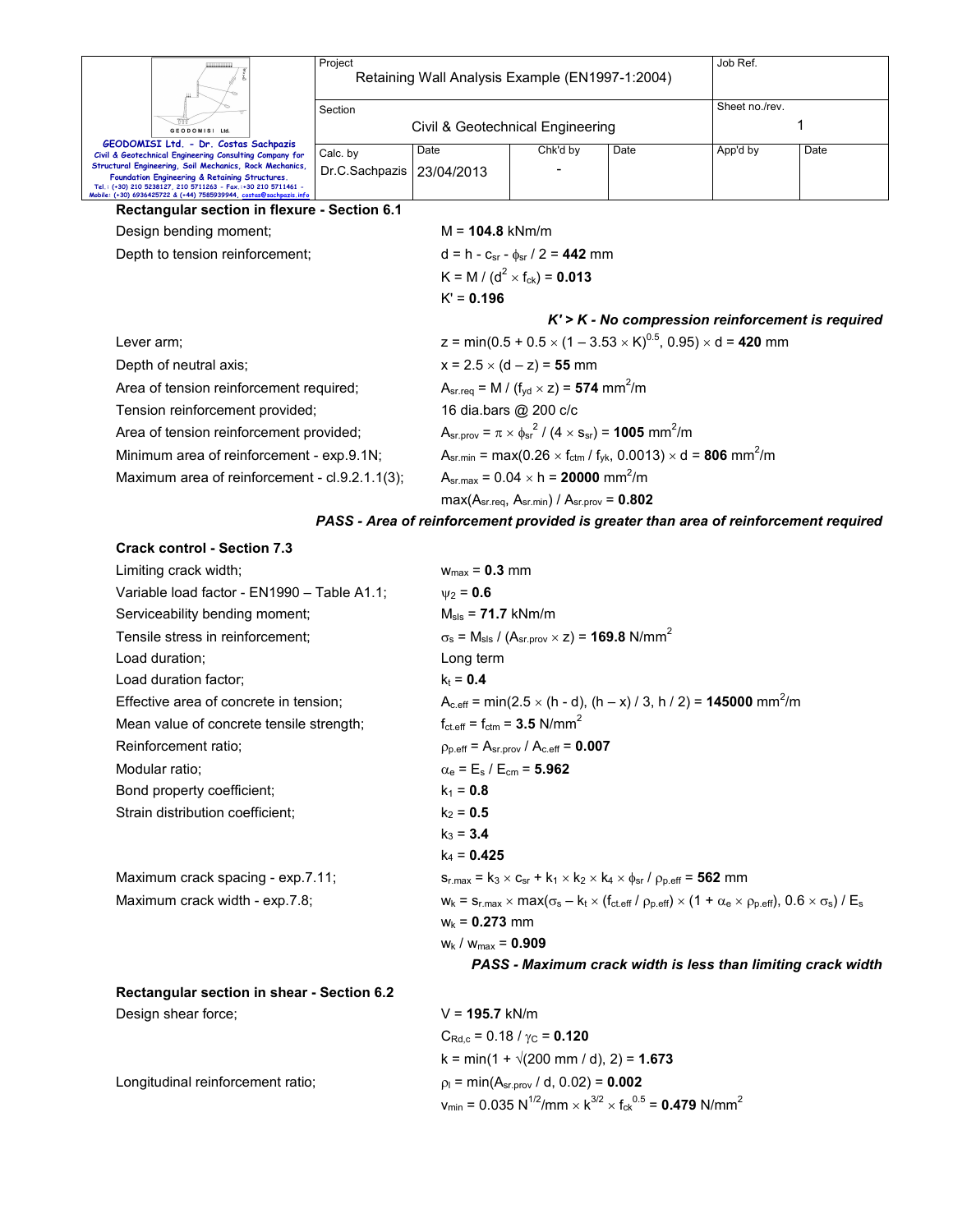| GEODOMISI Ltd<br>GEODOMISI Ltd. - Dr. Costas Sachpazis<br>Civil & Geotechnical Engineering Consulting Company for                                                                                                                                    | Project                                                                                        | Retaining Wall Analysis Example (EN1997-1:2004) | Job Ref.                                                                                                                                                   |                                                                                                                              |                |                                                                                      |  |  |  |
|------------------------------------------------------------------------------------------------------------------------------------------------------------------------------------------------------------------------------------------------------|------------------------------------------------------------------------------------------------|-------------------------------------------------|------------------------------------------------------------------------------------------------------------------------------------------------------------|------------------------------------------------------------------------------------------------------------------------------|----------------|--------------------------------------------------------------------------------------|--|--|--|
|                                                                                                                                                                                                                                                      | Section                                                                                        |                                                 |                                                                                                                                                            |                                                                                                                              | Sheet no./rev. |                                                                                      |  |  |  |
|                                                                                                                                                                                                                                                      |                                                                                                | Civil & Geotechnical Engineering                |                                                                                                                                                            |                                                                                                                              |                | 1                                                                                    |  |  |  |
|                                                                                                                                                                                                                                                      | Calc. by                                                                                       | Date                                            | Chk'd by                                                                                                                                                   | Date                                                                                                                         | App'd by       | Date                                                                                 |  |  |  |
| Structural Engineering, Soil Mechanics, Rock Mechanics,<br>Foundation Engineering & Retaining Structures.<br>Tel.: (+30) 210 5238127, 210 5711263 - Fax.:+30 210 5711461<br>Mobile: (+30) 6936425722 & (+44) 7585939944, <u>costas<mark>@</mark></u> | Dr.C.Sachpazis                                                                                 | 23/04/2013                                      |                                                                                                                                                            |                                                                                                                              |                |                                                                                      |  |  |  |
| Design shear resistance - exp.6.2a & 6.2b;                                                                                                                                                                                                           |                                                                                                |                                                 | $V_{\text{Rd.c}}$ = max( $C_{\text{Rd.c}} \times k \times (100 \text{ N}^2/\text{mm}^4 \times \rho_1 \times f_{\text{ck}})^{1/3}$ , $V_{\text{min}}$ ) × d |                                                                                                                              |                |                                                                                      |  |  |  |
|                                                                                                                                                                                                                                                      | $V_{Rd.c} = 211.7$ kN/m                                                                        |                                                 |                                                                                                                                                            |                                                                                                                              |                |                                                                                      |  |  |  |
|                                                                                                                                                                                                                                                      |                                                                                                | $V / V_{Rd.c} = 0.924$                          |                                                                                                                                                            |                                                                                                                              |                |                                                                                      |  |  |  |
|                                                                                                                                                                                                                                                      |                                                                                                |                                                 |                                                                                                                                                            |                                                                                                                              |                | PASS - Design shear resistance exceeds design shear force                            |  |  |  |
| Rectangular section in flexure - Section 6.1                                                                                                                                                                                                         |                                                                                                |                                                 |                                                                                                                                                            |                                                                                                                              |                |                                                                                      |  |  |  |
| Design bending moment;                                                                                                                                                                                                                               |                                                                                                | $M = 72.6$ kNm/m                                |                                                                                                                                                            |                                                                                                                              |                |                                                                                      |  |  |  |
| Depth to tension reinforcement;                                                                                                                                                                                                                      |                                                                                                |                                                 | $d = h - c_{sf} - \phi_{sx} - \phi_{sf} / 2 = 442$ mm                                                                                                      |                                                                                                                              |                |                                                                                      |  |  |  |
|                                                                                                                                                                                                                                                      |                                                                                                |                                                 | K = M / ( $d^2$ × f <sub>ck</sub> ) = <b>0.009</b>                                                                                                         |                                                                                                                              |                |                                                                                      |  |  |  |
|                                                                                                                                                                                                                                                      |                                                                                                | $K' = 0.196$                                    |                                                                                                                                                            |                                                                                                                              |                |                                                                                      |  |  |  |
|                                                                                                                                                                                                                                                      |                                                                                                |                                                 |                                                                                                                                                            |                                                                                                                              |                | $K'$ > $K$ - No compression reinforcement is required                                |  |  |  |
| Lever arm;                                                                                                                                                                                                                                           |                                                                                                |                                                 | z = min(0.5 + 0.5 $\times$ (1 – 3.53 $\times$ K) <sup>0.5</sup> , 0.95) $\times$ d = 420 mm                                                                |                                                                                                                              |                |                                                                                      |  |  |  |
| Depth of neutral axis;                                                                                                                                                                                                                               |                                                                                                |                                                 | $x = 2.5 \times (d - z) = 55$ mm                                                                                                                           |                                                                                                                              |                |                                                                                      |  |  |  |
| Area of tension reinforcement required;                                                                                                                                                                                                              |                                                                                                |                                                 | $A_{\rm sf.req} = M / (f_{\rm yd} \times z) = 398$ mm <sup>2</sup> /m                                                                                      |                                                                                                                              |                |                                                                                      |  |  |  |
| Tension reinforcement provided;                                                                                                                                                                                                                      |                                                                                                | 16 dia.bars @ 225 c/c                           |                                                                                                                                                            |                                                                                                                              |                |                                                                                      |  |  |  |
| Area of tension reinforcement provided;                                                                                                                                                                                                              |                                                                                                |                                                 |                                                                                                                                                            | $A_{\rm sf. prov} = \pi \times \phi_{\rm sf}^2 / (4 \times s_{\rm sf}) = 894 \, \text{mm}^2/\text{m}$                        |                |                                                                                      |  |  |  |
|                                                                                                                                                                                                                                                      | Minimum area of reinforcement - exp.9.1N;                                                      |                                                 |                                                                                                                                                            | $A_{\rm sf.min}$ = max(0.26 $\times$ f <sub>ctm</sub> / f <sub>yk</sub> , 0.0013) $\times$ d = <b>806</b> mm <sup>2</sup> /m |                |                                                                                      |  |  |  |
| Maximum area of reinforcement - cl.9.2.1.1(3);                                                                                                                                                                                                       |                                                                                                |                                                 | $A_{\text{sf,max}} = 0.04 \times h = 20000 \text{ mm}^2/m$                                                                                                 |                                                                                                                              |                |                                                                                      |  |  |  |
|                                                                                                                                                                                                                                                      |                                                                                                | $max(Asf.read, Asf.min) / Asf.prov = 0.902$     |                                                                                                                                                            |                                                                                                                              |                |                                                                                      |  |  |  |
|                                                                                                                                                                                                                                                      |                                                                                                |                                                 |                                                                                                                                                            |                                                                                                                              |                | PASS - Area of reinforcement provided is greater than area of reinforcement required |  |  |  |
| <b>Crack control - Section 7.3</b>                                                                                                                                                                                                                   |                                                                                                |                                                 |                                                                                                                                                            |                                                                                                                              |                |                                                                                      |  |  |  |
| Limiting crack width;                                                                                                                                                                                                                                |                                                                                                | $w_{max} = 0.3$ mm                              |                                                                                                                                                            |                                                                                                                              |                |                                                                                      |  |  |  |
| Variable load factor - EN1990 - Table A1.1;                                                                                                                                                                                                          |                                                                                                | $\psi_2 = 0.6$                                  |                                                                                                                                                            |                                                                                                                              |                |                                                                                      |  |  |  |
| Serviceability bending moment;                                                                                                                                                                                                                       |                                                                                                | $M_{\rm{sls}} = 49.5$ kNm/m                     |                                                                                                                                                            |                                                                                                                              |                |                                                                                      |  |  |  |
| Tensile stress in reinforcement;                                                                                                                                                                                                                     |                                                                                                |                                                 | $\sigma_s$ = M <sub>sls</sub> / (A <sub>sf.prov</sub> $\times$ z) = <b>131.8</b> N/mm <sup>2</sup>                                                         |                                                                                                                              |                |                                                                                      |  |  |  |
| Load duration;                                                                                                                                                                                                                                       |                                                                                                | Long term                                       |                                                                                                                                                            |                                                                                                                              |                |                                                                                      |  |  |  |
| Load duration factor;                                                                                                                                                                                                                                | $k_t = 0.4$                                                                                    |                                                 |                                                                                                                                                            |                                                                                                                              |                |                                                                                      |  |  |  |
| Effective area of concrete in tension;                                                                                                                                                                                                               | $A_{c,eff}$ = min(2.5 $\times$ (h - d), (h – x) / 3, h / 2) = <b>145000</b> mm <sup>2</sup> /m |                                                 |                                                                                                                                                            |                                                                                                                              |                |                                                                                      |  |  |  |
| Mean value of concrete tensile strength;                                                                                                                                                                                                             | $f_{\text{ct.eff}} = f_{\text{ctm}} = 3.5 \text{ N/mm}^2$                                      |                                                 |                                                                                                                                                            |                                                                                                                              |                |                                                                                      |  |  |  |
| Reinforcement ratio;                                                                                                                                                                                                                                 | $p_{p,eff} = A_{sf,prov} / A_{c,eff} = 0.006$                                                  |                                                 |                                                                                                                                                            |                                                                                                                              |                |                                                                                      |  |  |  |
| Modular ratio;                                                                                                                                                                                                                                       | $\alpha_{\rm e}$ = $\rm E_s$ / $\rm E_{cm}$ = $\rm 5.962$                                      |                                                 |                                                                                                                                                            |                                                                                                                              |                |                                                                                      |  |  |  |
| Bond property coefficient;                                                                                                                                                                                                                           | $k_1 = 0.8$                                                                                    |                                                 |                                                                                                                                                            |                                                                                                                              |                |                                                                                      |  |  |  |
| Strain distribution coefficient;                                                                                                                                                                                                                     | $k_2 = 0.5$                                                                                    |                                                 |                                                                                                                                                            |                                                                                                                              |                |                                                                                      |  |  |  |
|                                                                                                                                                                                                                                                      | $k_3 = 3.4$                                                                                    |                                                 |                                                                                                                                                            |                                                                                                                              |                |                                                                                      |  |  |  |
|                                                                                                                                                                                                                                                      | $k_4 = 0.425$                                                                                  |                                                 |                                                                                                                                                            |                                                                                                                              |                |                                                                                      |  |  |  |

Maximum crack spacing - exp.7.11;  $s_{r,max} = k_3 \times c_{sf} + k_1 \times k_2 \times k_4 \times \phi_{sf} / \rho_{p,eff} = 577$  mm Maximum crack width - exp.7.8;  $w_k = s_{r,\text{max}} \times \text{max}(\sigma_s - k_t \times (f_{\text{ct.eff}} / \rho_{p,\text{eff}}) \times (1 + \alpha_e \times \rho_{p,\text{eff}}), 0.6 \times \sigma_s) / E_s$ 

> wk / wmax = **0.725** *PASS - Maximum crack width is less than limiting crack width*

**Rectangular section in shear - Section 6.2**  Design shear force; V = 195.7 kN/m

wk = **0.217** mm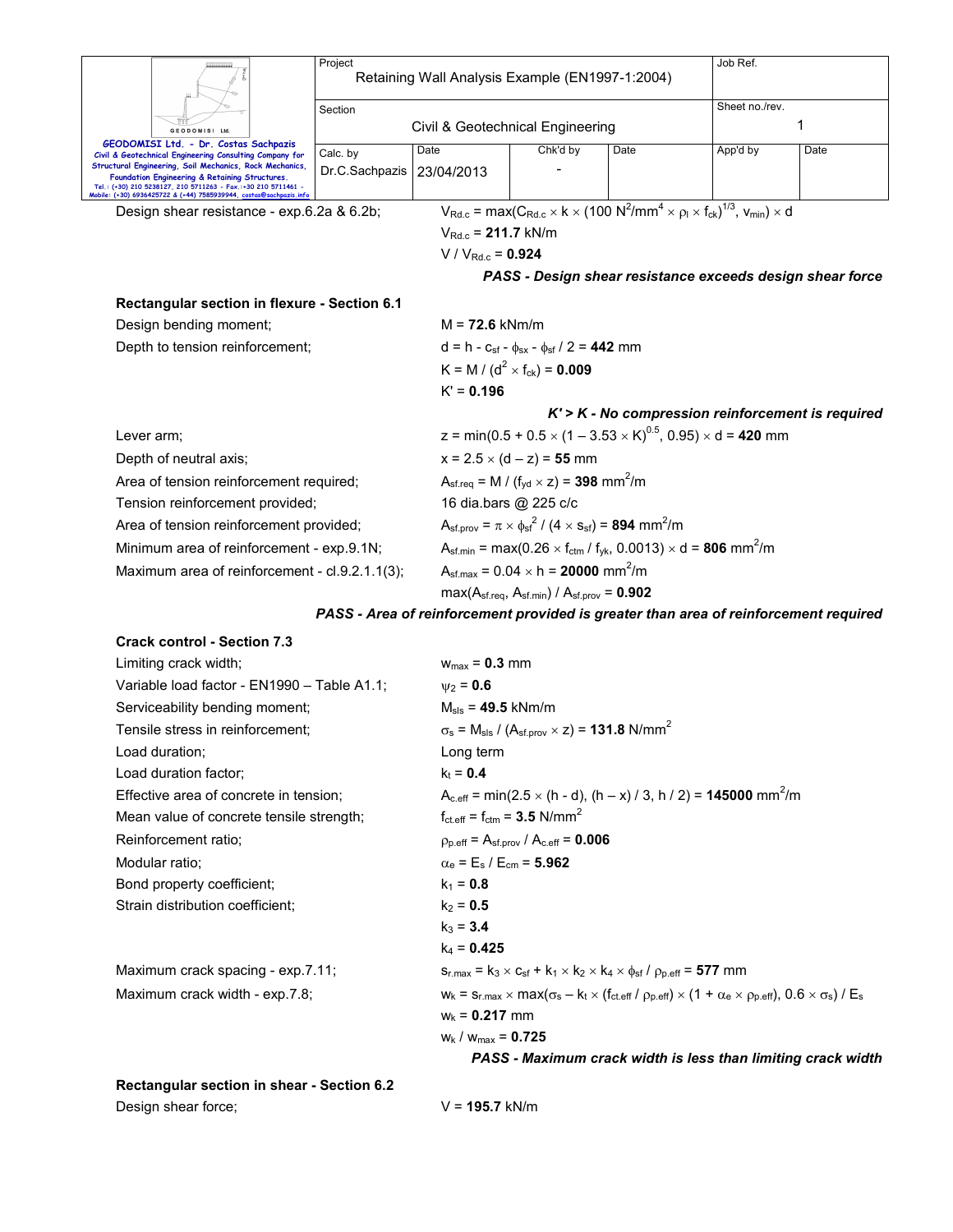|                |                                                                                                                                                                                                                                                                                | Project<br>Retaining Wall Analysis Example (EN1997-1:2004) |                             |                                                                                                                                |      | Job Ref.                                                                                                                                                      |                                                                                      |  |  |  |
|----------------|--------------------------------------------------------------------------------------------------------------------------------------------------------------------------------------------------------------------------------------------------------------------------------|------------------------------------------------------------|-----------------------------|--------------------------------------------------------------------------------------------------------------------------------|------|---------------------------------------------------------------------------------------------------------------------------------------------------------------|--------------------------------------------------------------------------------------|--|--|--|
| GEODOMISI Ltd. |                                                                                                                                                                                                                                                                                | Section                                                    |                             |                                                                                                                                |      |                                                                                                                                                               | Sheet no./rev.                                                                       |  |  |  |
|                |                                                                                                                                                                                                                                                                                | Civil & Geotechnical Engineering                           |                             | 1                                                                                                                              |      |                                                                                                                                                               |                                                                                      |  |  |  |
|                | GEODOMISI Ltd. - Dr. Costas Sachpazis<br>Civil & Geotechnical Engineering Consulting Company for<br>Structural Engineering, Soil Mechanics, Rock Mechanics,<br>Foundation Engineering & Retaining Structures.<br>Tel.: (+30) 210 5238127, 210 5711263 - Fax.:+30 210 5711461 - |                                                            | Date                        | Chk'd by                                                                                                                       | Date | App'd by                                                                                                                                                      | Date                                                                                 |  |  |  |
|                |                                                                                                                                                                                                                                                                                |                                                            | 23/04/2013                  |                                                                                                                                |      |                                                                                                                                                               |                                                                                      |  |  |  |
|                | Mobile: (+30) 6936425722 & (+44) 7585939944, costas@sachpazis.inf                                                                                                                                                                                                              |                                                            |                             | $C_{\text{Rd},c}$ = 0.18 / $\gamma_{\text{C}}$ = 0.120                                                                         |      |                                                                                                                                                               |                                                                                      |  |  |  |
|                |                                                                                                                                                                                                                                                                                |                                                            |                             | $k = min(1 + \sqrt{200 \text{ mm}/ d})$ , 2) = 1.673                                                                           |      |                                                                                                                                                               |                                                                                      |  |  |  |
|                | Longitudinal reinforcement ratio;                                                                                                                                                                                                                                              |                                                            |                             | $p_1 = min(A_{sf.prov} / d, 0.02) = 0.002$                                                                                     |      |                                                                                                                                                               |                                                                                      |  |  |  |
|                |                                                                                                                                                                                                                                                                                |                                                            |                             | $v_{\text{min}} = 0.035 \text{ N}^{1/2}/\text{mm} \times \text{K}^{3/2} \times f_{\text{ck}}^{0.5} = 0.479 \text{ N/mm}^2$     |      |                                                                                                                                                               |                                                                                      |  |  |  |
|                | Design shear resistance - exp.6.2a & 6.2b;                                                                                                                                                                                                                                     |                                                            |                             |                                                                                                                                |      | $V_{\text{Rd.c}}$ = max( $C_{\text{Rd.c}} \times k \times (100 \text{ N}^2/\text{mm}^4 \times \rho_l \times f_{\text{ck}})^{1/3}$ , $V_{\text{min}} \times d$ |                                                                                      |  |  |  |
|                |                                                                                                                                                                                                                                                                                |                                                            | $V_{Rd.c}$ = 211.7 kN/m     |                                                                                                                                |      |                                                                                                                                                               |                                                                                      |  |  |  |
|                |                                                                                                                                                                                                                                                                                |                                                            | $V / V_{Rd.c} = 0.924$      |                                                                                                                                |      |                                                                                                                                                               |                                                                                      |  |  |  |
|                |                                                                                                                                                                                                                                                                                |                                                            |                             |                                                                                                                                |      | PASS - Design shear resistance exceeds design shear force                                                                                                     |                                                                                      |  |  |  |
|                | Horizontal reinforcement parallel to face of stem - Section 9.6                                                                                                                                                                                                                |                                                            |                             |                                                                                                                                |      |                                                                                                                                                               |                                                                                      |  |  |  |
|                | Minimum area of reinforcement - cl.9.6.3(1);                                                                                                                                                                                                                                   |                                                            |                             |                                                                                                                                |      | $A_{\text{sx.req}} = \max(0.25 \times A_{\text{sr.prov}}, 0.001 \times t_{\text{stem}}) = 500 \text{ mm}^2/\text{m}$                                          |                                                                                      |  |  |  |
|                | Maximum spacing of reinforcement - cl.9.6.3(2);                                                                                                                                                                                                                                |                                                            |                             | $S_{sx \ max}$ = 400 mm                                                                                                        |      |                                                                                                                                                               |                                                                                      |  |  |  |
|                | Transverse reinforcement provided;                                                                                                                                                                                                                                             |                                                            |                             | 10 dia.bars @ 200 c/c                                                                                                          |      |                                                                                                                                                               |                                                                                      |  |  |  |
|                | Area of transverse reinforcement provided;                                                                                                                                                                                                                                     |                                                            |                             | $A_{sx,prov} = \pi \times \phi_{sx}^2 / (4 \times s_{sx}) = 393$ mm <sup>2</sup> /m                                            |      |                                                                                                                                                               |                                                                                      |  |  |  |
|                |                                                                                                                                                                                                                                                                                |                                                            |                             |                                                                                                                                |      | FAIL - Area of reinforcement provided is less than area of reinforcement required                                                                             |                                                                                      |  |  |  |
|                | Check base design                                                                                                                                                                                                                                                              |                                                            |                             |                                                                                                                                |      |                                                                                                                                                               |                                                                                      |  |  |  |
|                | Depth of section;                                                                                                                                                                                                                                                              |                                                            | $h = 500$ mm                |                                                                                                                                |      |                                                                                                                                                               |                                                                                      |  |  |  |
|                | Rectangular section in flexure - Section 6.1                                                                                                                                                                                                                                   |                                                            |                             |                                                                                                                                |      |                                                                                                                                                               |                                                                                      |  |  |  |
|                | Design bending moment at toe;                                                                                                                                                                                                                                                  |                                                            | $M = 270.7$ kNm/m           |                                                                                                                                |      |                                                                                                                                                               |                                                                                      |  |  |  |
|                | Depth to tension reinforcement;                                                                                                                                                                                                                                                |                                                            |                             | $d = h - c_{bb} - \phi_{bb} / 2 = 415$ mm                                                                                      |      |                                                                                                                                                               |                                                                                      |  |  |  |
|                |                                                                                                                                                                                                                                                                                |                                                            |                             | K = M / (d <sup>2</sup> × f <sub>ck</sub> ) = <b>0.039</b>                                                                     |      |                                                                                                                                                               |                                                                                      |  |  |  |
|                |                                                                                                                                                                                                                                                                                |                                                            | $K' = 0.196$                |                                                                                                                                |      |                                                                                                                                                               |                                                                                      |  |  |  |
|                |                                                                                                                                                                                                                                                                                |                                                            |                             |                                                                                                                                |      |                                                                                                                                                               | $K'$ > $K$ - No compression reinforcement is required                                |  |  |  |
| Lever arm;     |                                                                                                                                                                                                                                                                                |                                                            |                             |                                                                                                                                |      | z = min(0.5 + 0.5 $\times$ (1 – 3.53 $\times$ K) <sup>0.5</sup> , 0.95) $\times$ d = <b>394</b> mm                                                            |                                                                                      |  |  |  |
|                | Depth of neutral axis;                                                                                                                                                                                                                                                         |                                                            |                             | $x = 2.5 \times (d - z) = 52$ mm                                                                                               |      |                                                                                                                                                               |                                                                                      |  |  |  |
|                | Area of tension reinforcement required;                                                                                                                                                                                                                                        |                                                            |                             | $A_{\text{bb}.\text{req}} = M \mathbin{/} (\mathfrak{f}_{\text{yd}} \times \mathsf{z}) = \mathsf{1579} \ \text{mm}^2/\text{m}$ |      |                                                                                                                                                               |                                                                                      |  |  |  |
|                | Tension reinforcement provided;                                                                                                                                                                                                                                                |                                                            |                             | 20 dia.bars @ 125 c/c                                                                                                          |      |                                                                                                                                                               |                                                                                      |  |  |  |
|                | Area of tension reinforcement provided;                                                                                                                                                                                                                                        |                                                            |                             | $A_{bb.prov} = \pi \times_{bbb}^2 / (4 \times s_{bb}) = 2513$ mm <sup>2</sup> /m                                               |      |                                                                                                                                                               |                                                                                      |  |  |  |
|                | Minimum area of reinforcement - exp.9.1N;                                                                                                                                                                                                                                      |                                                            |                             | $A_{bb,min}$ = max(0.26 $\times$ f <sub>ctm</sub> / f <sub>yk</sub> , 0.0013) $\times$ d = <b>757</b> mm <sup>2</sup> /m       |      |                                                                                                                                                               |                                                                                      |  |  |  |
|                | Maximum area of reinforcement - cl.9.2.1.1(3);                                                                                                                                                                                                                                 |                                                            |                             | $A_{bb,max} = 0.04 \times h = 20000$ mm <sup>2</sup> /m                                                                        |      |                                                                                                                                                               |                                                                                      |  |  |  |
|                |                                                                                                                                                                                                                                                                                |                                                            |                             | $max(A_{bb\text{.req}}, A_{bb\text{.min}}) / A_{bb\text{.prov}} = 0.628$                                                       |      |                                                                                                                                                               |                                                                                      |  |  |  |
|                |                                                                                                                                                                                                                                                                                |                                                            |                             |                                                                                                                                |      |                                                                                                                                                               | PASS - Area of reinforcement provided is greater than area of reinforcement required |  |  |  |
|                | <b>Crack control - Section 7.3</b>                                                                                                                                                                                                                                             |                                                            |                             |                                                                                                                                |      |                                                                                                                                                               |                                                                                      |  |  |  |
|                | Limiting crack width;                                                                                                                                                                                                                                                          |                                                            | $w_{max} = 0.3$ mm          |                                                                                                                                |      |                                                                                                                                                               |                                                                                      |  |  |  |
|                | Variable load factor - EN1990 - Table A1.1;                                                                                                                                                                                                                                    |                                                            | $\psi_2 = 0.6$              |                                                                                                                                |      |                                                                                                                                                               |                                                                                      |  |  |  |
|                | Serviceability bending moment;                                                                                                                                                                                                                                                 |                                                            | $M_{\rm sls}$ = 189.6 kNm/m |                                                                                                                                |      |                                                                                                                                                               |                                                                                      |  |  |  |
|                | Tensile stress in reinforcement;                                                                                                                                                                                                                                               |                                                            |                             | $\sigma_s$ = M <sub>sls</sub> / (A <sub>bb.prov</sub> $\times$ z) = <b>191.4</b> N/mm <sup>2</sup>                             |      |                                                                                                                                                               |                                                                                      |  |  |  |
|                | Load duration;                                                                                                                                                                                                                                                                 |                                                            | Long term                   |                                                                                                                                |      |                                                                                                                                                               |                                                                                      |  |  |  |
|                | Load duration factor;                                                                                                                                                                                                                                                          |                                                            | $k_t = 0.4$                 |                                                                                                                                |      |                                                                                                                                                               |                                                                                      |  |  |  |
|                | Effective area of concrete in tension;                                                                                                                                                                                                                                         |                                                            |                             |                                                                                                                                |      | $A_{c,eff}$ = min(2.5 $\times$ (h - d), (h – x) / 3, h / 2) = <b>149375</b> mm <sup>2</sup> /m                                                                |                                                                                      |  |  |  |
|                | Mean value of concrete tensile strength;                                                                                                                                                                                                                                       |                                                            |                             | $f_{\text{ct.eff}} = f_{\text{ctm}} = 3.5 \text{ N/mm}^2$                                                                      |      |                                                                                                                                                               |                                                                                      |  |  |  |

Reinforcement ratio;  $\rho_{p.eff} = A_{bb.prov} / A_{c.eff} = 0.017$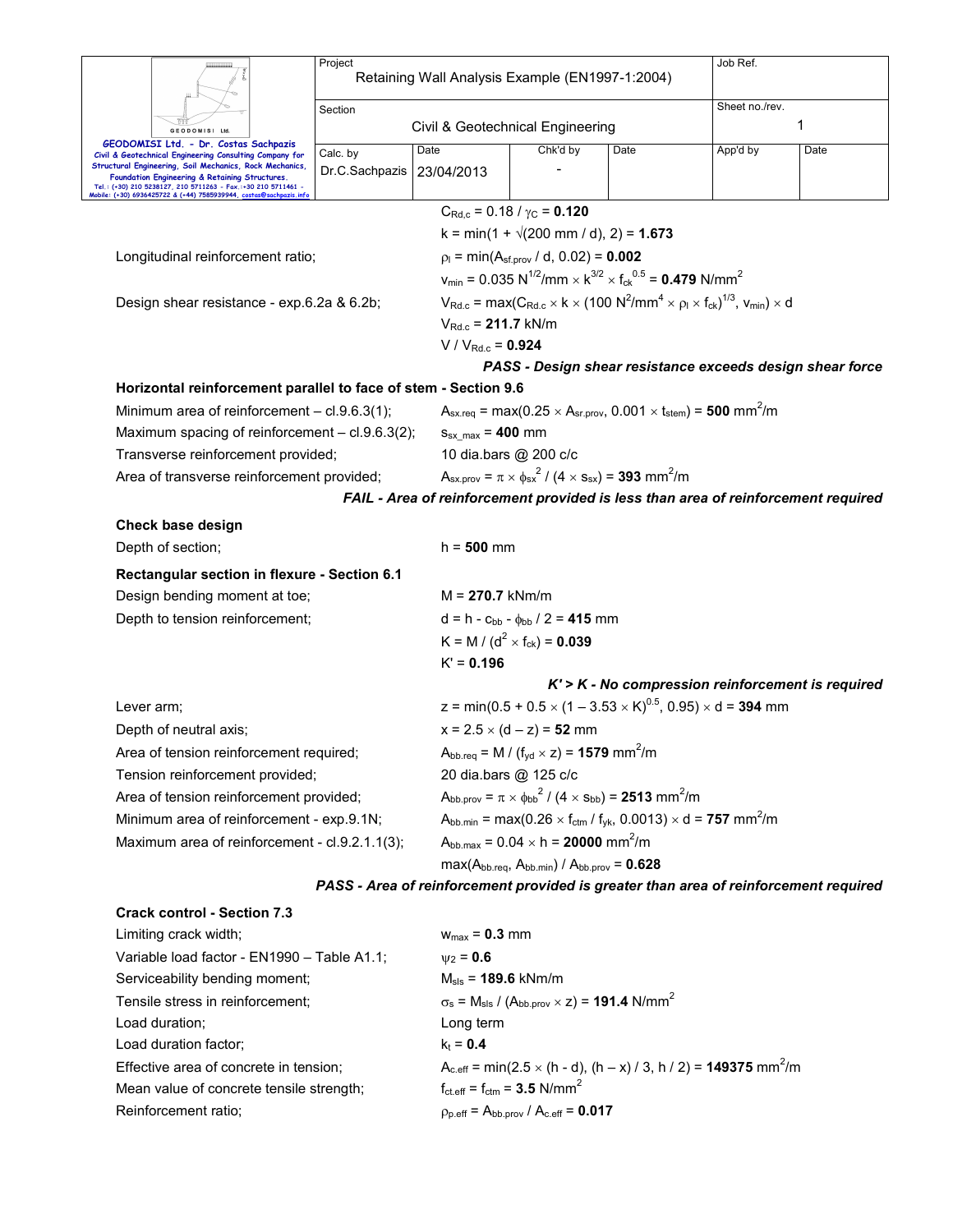|                                                                                                                                                                            | Project<br>Retaining Wall Analysis Example (EN1997-1:2004)                                                           |                                                                            |                                                                                                                                   |                                                                                                                                                                           | Job Ref.       |                                                                                      |  |  |  |
|----------------------------------------------------------------------------------------------------------------------------------------------------------------------------|----------------------------------------------------------------------------------------------------------------------|----------------------------------------------------------------------------|-----------------------------------------------------------------------------------------------------------------------------------|---------------------------------------------------------------------------------------------------------------------------------------------------------------------------|----------------|--------------------------------------------------------------------------------------|--|--|--|
|                                                                                                                                                                            |                                                                                                                      |                                                                            |                                                                                                                                   |                                                                                                                                                                           |                |                                                                                      |  |  |  |
|                                                                                                                                                                            | Section                                                                                                              |                                                                            |                                                                                                                                   |                                                                                                                                                                           | Sheet no./rev. |                                                                                      |  |  |  |
| <b>GEODOMISI</b><br>Ltd                                                                                                                                                    |                                                                                                                      | Civil & Geotechnical Engineering                                           |                                                                                                                                   |                                                                                                                                                                           | 1              |                                                                                      |  |  |  |
| GEODOMISI Ltd. - Dr. Costas Sachpazis<br>Civil & Geotechnical Engineering Consulting Company for                                                                           | Calc. by                                                                                                             | Date                                                                       | Chk'd by                                                                                                                          | Date                                                                                                                                                                      | App'd by       | Date                                                                                 |  |  |  |
| Structural Engineering, Soil Mechanics, Rock Mechanics,<br>Foundation Engineering & Retaining Structures.<br>Tel.: (+30) 210 5238127, 210 5711263 - Fax.:+30 210 5711461 - | Dr.C.Sachpazis                                                                                                       | 23/04/2013                                                                 |                                                                                                                                   |                                                                                                                                                                           |                |                                                                                      |  |  |  |
| Mobile: (+30) 6936425722 & (+44) 7585939944, costas@sachpazis.int                                                                                                          |                                                                                                                      |                                                                            |                                                                                                                                   |                                                                                                                                                                           |                |                                                                                      |  |  |  |
| Modular ratio;                                                                                                                                                             |                                                                                                                      | $\alpha_{\rm e}$ = E <sub>s</sub> / E <sub>cm</sub> = 5.962<br>$k_1 = 0.8$ |                                                                                                                                   |                                                                                                                                                                           |                |                                                                                      |  |  |  |
| Bond property coefficient;<br>Strain distribution coefficient;                                                                                                             |                                                                                                                      | $k_2 = 0.5$                                                                |                                                                                                                                   |                                                                                                                                                                           |                |                                                                                      |  |  |  |
|                                                                                                                                                                            |                                                                                                                      | $k_3 = 3.4$                                                                |                                                                                                                                   |                                                                                                                                                                           |                |                                                                                      |  |  |  |
|                                                                                                                                                                            |                                                                                                                      | $k_4$ = 0.425                                                              |                                                                                                                                   |                                                                                                                                                                           |                |                                                                                      |  |  |  |
| Maximum crack spacing - exp.7.11;                                                                                                                                          |                                                                                                                      |                                                                            |                                                                                                                                   | $S_{r, max} = k_3 \times C_{bb} + k_1 \times k_2 \times k_4 \times \phi_{bb} / \rho_{p, eff} = 457$ mm                                                                    |                |                                                                                      |  |  |  |
| Maximum crack width - exp.7.8;                                                                                                                                             |                                                                                                                      |                                                                            |                                                                                                                                   | $w_k = s_{r.max} \times max(\sigma_s - k_t \times (f_{ct\text{-eff}} / \rho_{p\text{-eff}}) \times (1 + \alpha_e \times \rho_{p\text{-eff}}), 0.6 \times \sigma_s) / E_s$ |                |                                                                                      |  |  |  |
|                                                                                                                                                                            |                                                                                                                      | $W_k = 0.25$ mm                                                            |                                                                                                                                   |                                                                                                                                                                           |                |                                                                                      |  |  |  |
|                                                                                                                                                                            |                                                                                                                      | $W_k / W_{max} = 0.833$                                                    |                                                                                                                                   |                                                                                                                                                                           |                |                                                                                      |  |  |  |
|                                                                                                                                                                            |                                                                                                                      |                                                                            |                                                                                                                                   |                                                                                                                                                                           |                | PASS - Maximum crack width is less than limiting crack width                         |  |  |  |
| Rectangular section in shear - Section 6.2                                                                                                                                 |                                                                                                                      |                                                                            |                                                                                                                                   |                                                                                                                                                                           |                |                                                                                      |  |  |  |
| Design shear force;                                                                                                                                                        |                                                                                                                      | $V = 216.6$ kN/m                                                           |                                                                                                                                   |                                                                                                                                                                           |                |                                                                                      |  |  |  |
|                                                                                                                                                                            |                                                                                                                      |                                                                            | $C_{\text{Rd},c}$ = 0.18 / $\gamma_{\text{C}}$ = 0.120                                                                            |                                                                                                                                                                           |                |                                                                                      |  |  |  |
|                                                                                                                                                                            |                                                                                                                      |                                                                            | $k = min(1 + \sqrt{200 \text{ mm}/ d})$ , 2) = 1.694                                                                              |                                                                                                                                                                           |                |                                                                                      |  |  |  |
| Longitudinal reinforcement ratio;                                                                                                                                          |                                                                                                                      |                                                                            | $p_1 = min(A_{bb.prov} / d, 0.02) = 0.006$                                                                                        |                                                                                                                                                                           |                |                                                                                      |  |  |  |
|                                                                                                                                                                            |                                                                                                                      |                                                                            | $v_{\text{min}} = 0.035 \text{ N}^{1/2}/\text{mm} \times \text{K}^{3/2} \times \text{f}_{\text{ck}}^{0.5} = 0.488 \text{ N/mm}^2$ |                                                                                                                                                                           |                |                                                                                      |  |  |  |
| Design shear resistance - exp.6.2a & 6.2b;                                                                                                                                 |                                                                                                                      |                                                                            |                                                                                                                                   | $V_{\text{Rd.c}}$ = max( $C_{\text{Rd.c}} \times k \times (100 \text{ N}^2/\text{mm}^4 \times \rho_l \times f_{\text{ck}})^{1/3}$ , $V_{\text{min}} \times d$             |                |                                                                                      |  |  |  |
|                                                                                                                                                                            |                                                                                                                      |                                                                            | $V_{Rd.c}$ = 244.1 kN/m                                                                                                           |                                                                                                                                                                           |                |                                                                                      |  |  |  |
|                                                                                                                                                                            |                                                                                                                      |                                                                            | $V / V_{Rd.c} = 0.887$                                                                                                            |                                                                                                                                                                           |                |                                                                                      |  |  |  |
|                                                                                                                                                                            |                                                                                                                      |                                                                            |                                                                                                                                   |                                                                                                                                                                           |                | PASS - Design shear resistance exceeds design shear force                            |  |  |  |
| Rectangular section in flexure - Section 6.1                                                                                                                               |                                                                                                                      |                                                                            |                                                                                                                                   |                                                                                                                                                                           |                |                                                                                      |  |  |  |
| Design bending moment at heel;                                                                                                                                             |                                                                                                                      | $M = 170.6$ kNm/m                                                          |                                                                                                                                   |                                                                                                                                                                           |                |                                                                                      |  |  |  |
| Depth to tension reinforcement;                                                                                                                                            |                                                                                                                      |                                                                            | $d = h - c_{bt} - \phi_{bt} / 2 = 440$ mm                                                                                         |                                                                                                                                                                           |                |                                                                                      |  |  |  |
|                                                                                                                                                                            |                                                                                                                      |                                                                            | K = M / ( $d^2$ × f <sub>ck</sub> ) = <b>0.022</b>                                                                                |                                                                                                                                                                           |                |                                                                                      |  |  |  |
|                                                                                                                                                                            |                                                                                                                      | $K' = 0.196$                                                               |                                                                                                                                   |                                                                                                                                                                           |                |                                                                                      |  |  |  |
|                                                                                                                                                                            |                                                                                                                      |                                                                            |                                                                                                                                   |                                                                                                                                                                           |                | $K'$ > $K$ - No compression reinforcement is required                                |  |  |  |
| Lever arm;                                                                                                                                                                 |                                                                                                                      |                                                                            |                                                                                                                                   | z = min(0.5 + 0.5 $\times$ (1 – 3.53 $\times$ K) <sup>0.5</sup> , 0.95) $\times$ d = 418 mm                                                                               |                |                                                                                      |  |  |  |
| Depth of neutral axis;                                                                                                                                                     |                                                                                                                      |                                                                            | $x = 2.5 \times (d - z) = 55$ mm                                                                                                  |                                                                                                                                                                           |                |                                                                                      |  |  |  |
| Area of tension reinforcement required;                                                                                                                                    |                                                                                                                      |                                                                            | $A_{\text{bt.req}} = M / (f_{\text{yd}} \times z) = 939 \text{ mm}^2/\text{m}$                                                    |                                                                                                                                                                           |                |                                                                                      |  |  |  |
| Tension reinforcement provided;                                                                                                                                            |                                                                                                                      |                                                                            | 20 dia.bars @ 175 c/c                                                                                                             |                                                                                                                                                                           |                |                                                                                      |  |  |  |
| Area of tension reinforcement provided;                                                                                                                                    |                                                                                                                      |                                                                            |                                                                                                                                   | $A_{\text{bt.prov}} = \pi \times \phi_{\text{bt}}^2 / (4 \times s_{\text{bt}}) = 1795 \text{ mm}^2/\text{m}$                                                              |                |                                                                                      |  |  |  |
| Minimum area of reinforcement - exp.9.1N;                                                                                                                                  | $A_{\text{bt,min}} = \max(0.26 \times f_{\text{ctm}} / f_{\text{yk}} , 0.0013) \times d = 803 \text{ mm}^2/\text{m}$ |                                                                            |                                                                                                                                   |                                                                                                                                                                           |                |                                                                                      |  |  |  |
| $A_{\text{bt.max}} = 0.04 \times h = 20000 \text{ mm}^2/m$<br>Maximum area of reinforcement - cl.9.2.1.1(3);                                                               |                                                                                                                      |                                                                            |                                                                                                                                   |                                                                                                                                                                           |                |                                                                                      |  |  |  |
|                                                                                                                                                                            |                                                                                                                      |                                                                            | $max(A_{bt,req}, A_{bt,min}) / A_{bt,prov} = 0.523$                                                                               |                                                                                                                                                                           |                |                                                                                      |  |  |  |
|                                                                                                                                                                            |                                                                                                                      |                                                                            |                                                                                                                                   |                                                                                                                                                                           |                | PASS - Area of reinforcement provided is greater than area of reinforcement required |  |  |  |
| <b>Crack control - Section 7.3</b>                                                                                                                                         |                                                                                                                      |                                                                            |                                                                                                                                   |                                                                                                                                                                           |                |                                                                                      |  |  |  |
| Limiting crack width;                                                                                                                                                      |                                                                                                                      | $w_{max} = 0.3$ mm                                                         |                                                                                                                                   |                                                                                                                                                                           |                |                                                                                      |  |  |  |
| Variable load factor - EN1000 - Table A1 1:                                                                                                                                |                                                                                                                      | $uc = 0.6$                                                                 |                                                                                                                                   |                                                                                                                                                                           |                |                                                                                      |  |  |  |

| Limiting crack width:                       | $W_{\text{max}} = 0.3$ mm                                                                                |
|---------------------------------------------|----------------------------------------------------------------------------------------------------------|
| Variable load factor - EN1990 - Table A1.1; | $W_2 = 0.6$                                                                                              |
| Serviceability bending moment;              | $M_{\rm{sls}} = 156.3 \text{ kNm/m}$                                                                     |
| Tensile stress in reinforcement:            | $\sigma_{\rm s}$ = M <sub>sls</sub> / (A <sub>bt.prov</sub> $\times$ z) = <b>208.3</b> N/mm <sup>2</sup> |
| Load duration;                              | Long term                                                                                                |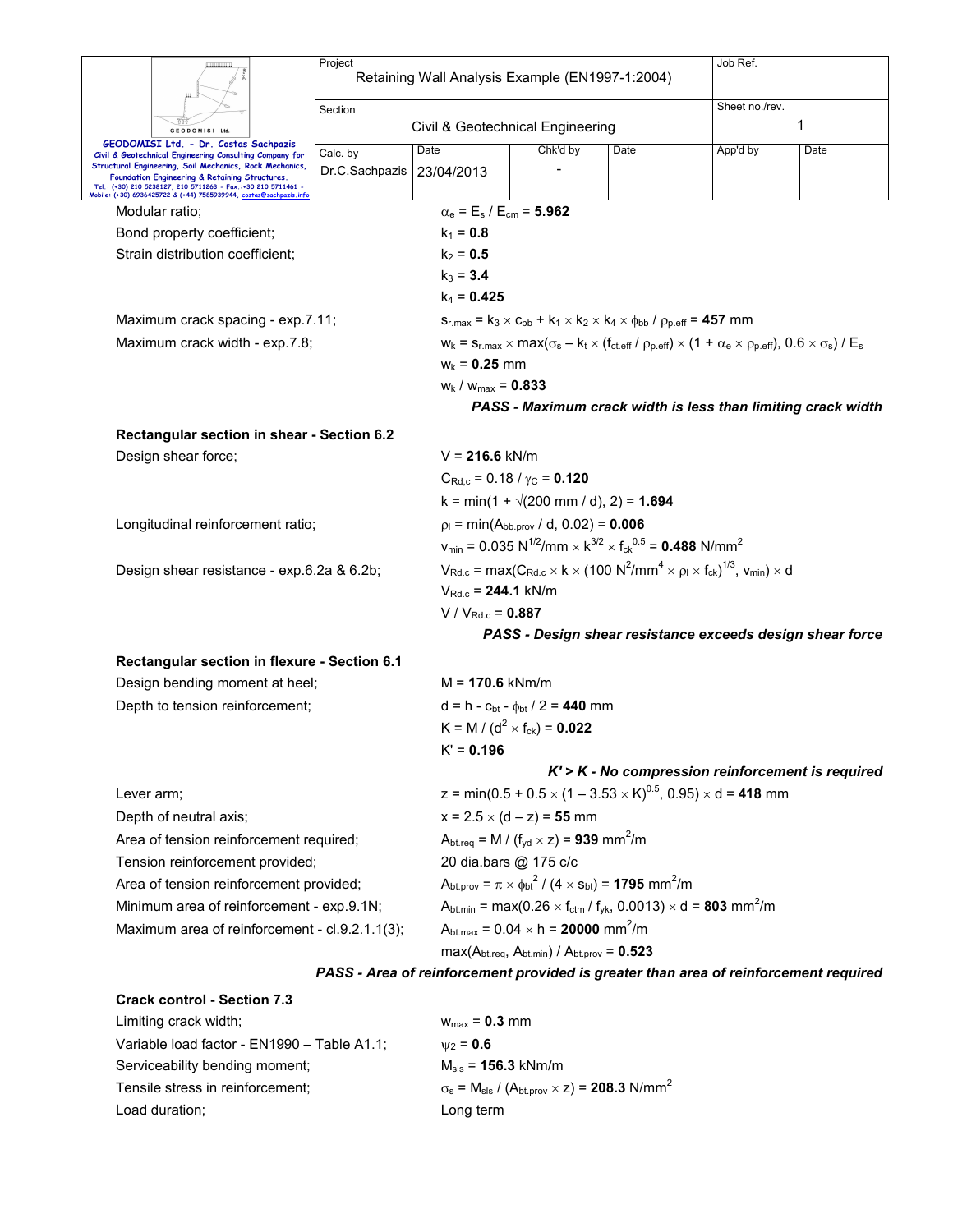|                                 |                                                                                                                                                                       | Project                              |                                                              | Job Ref.                                                                                                                                      |   |                                                                                                                                                      |      |  |  |  |
|---------------------------------|-----------------------------------------------------------------------------------------------------------------------------------------------------------------------|--------------------------------------|--------------------------------------------------------------|-----------------------------------------------------------------------------------------------------------------------------------------------|---|------------------------------------------------------------------------------------------------------------------------------------------------------|------|--|--|--|
|                                 |                                                                                                                                                                       |                                      | Retaining Wall Analysis Example (EN1997-1:2004)              |                                                                                                                                               |   |                                                                                                                                                      |      |  |  |  |
|                                 |                                                                                                                                                                       | Section                              |                                                              | Sheet no./rev.                                                                                                                                |   |                                                                                                                                                      |      |  |  |  |
| GEODOMISI Ltd.                  |                                                                                                                                                                       |                                      | Civil & Geotechnical Engineering                             |                                                                                                                                               | 1 |                                                                                                                                                      |      |  |  |  |
|                                 | GEODOMISI Ltd. - Dr. Costas Sachpazis                                                                                                                                 | Chk'd by<br>Date<br>Date<br>Calc. by |                                                              |                                                                                                                                               |   | App'd by                                                                                                                                             | Date |  |  |  |
|                                 | Civil & Geotechnical Engineering Consulting Company for<br>Structural Engineering, Soil Mechanics, Rock Mechanics,                                                    | Dr.C.Sachpazis                       | 23/04/2013                                                   |                                                                                                                                               |   |                                                                                                                                                      |      |  |  |  |
|                                 | Foundation Engineering & Retaining Structures.<br>Tel.: (+30) 210 5238127, 210 5711263 - Fax.:+30 210 5711461 -<br>Mobile: (+30) 6936425722 & (+44) 7585939944, coste |                                      |                                                              |                                                                                                                                               |   |                                                                                                                                                      |      |  |  |  |
|                                 | Load duration factor;                                                                                                                                                 |                                      | $k_t = 0.4$                                                  |                                                                                                                                               |   |                                                                                                                                                      |      |  |  |  |
|                                 | Effective area of concrete in tension;                                                                                                                                |                                      |                                                              |                                                                                                                                               |   | $A_{c,eff}$ = min(2.5 $\times$ (h - d), (h – x) / 3, h / 2) = <b>148333</b> mm <sup>2</sup> /m                                                       |      |  |  |  |
|                                 | Mean value of concrete tensile strength;                                                                                                                              |                                      |                                                              | $f_{\text{ct.eff}} = f_{\text{ctm}} = 3.5 \text{ N/mm}^2$                                                                                     |   |                                                                                                                                                      |      |  |  |  |
|                                 | Reinforcement ratio:                                                                                                                                                  |                                      |                                                              | $\rho_{p.eff} = A_{bt.prov} / A_{c.eff} = 0.012$                                                                                              |   |                                                                                                                                                      |      |  |  |  |
|                                 | Modular ratio;                                                                                                                                                        |                                      |                                                              |                                                                                                                                               |   |                                                                                                                                                      |      |  |  |  |
|                                 | Bond property coefficient;                                                                                                                                            |                                      | $k_1 = 0.8$                                                  | $\alpha_e = E_s / E_{cm} = 5.962$                                                                                                             |   |                                                                                                                                                      |      |  |  |  |
|                                 |                                                                                                                                                                       |                                      | $k_2 = 0.5$                                                  |                                                                                                                                               |   |                                                                                                                                                      |      |  |  |  |
|                                 | Strain distribution coefficient;                                                                                                                                      |                                      | $k_3 = 3.4$                                                  |                                                                                                                                               |   |                                                                                                                                                      |      |  |  |  |
|                                 |                                                                                                                                                                       |                                      |                                                              |                                                                                                                                               |   |                                                                                                                                                      |      |  |  |  |
|                                 |                                                                                                                                                                       |                                      | $k_4$ = 0.425                                                |                                                                                                                                               |   |                                                                                                                                                      |      |  |  |  |
|                                 | Maximum crack spacing - exp.7.11;                                                                                                                                     |                                      |                                                              | $S_{r, max} = k_3 \times C_{bt} + k_1 \times k_2 \times k_4 \times \phi_{bt} / \rho_{p, eff} = 451$ mm                                        |   |                                                                                                                                                      |      |  |  |  |
|                                 | Maximum crack width - exp.7.8;                                                                                                                                        |                                      |                                                              |                                                                                                                                               |   | $w_k = s_{r,max} \times max(\sigma_s - k_t \times (f_{ct.eff} / \rho_{p.eff}) \times (1 + \alpha_e \times \rho_{p.eff}), 0.6 \times \sigma_s) / E_s$ |      |  |  |  |
|                                 |                                                                                                                                                                       |                                      | $W_k = 0.268$ mm                                             |                                                                                                                                               |   |                                                                                                                                                      |      |  |  |  |
|                                 |                                                                                                                                                                       |                                      | $W_k$ / $W_{max} = 0.895$                                    |                                                                                                                                               |   |                                                                                                                                                      |      |  |  |  |
|                                 |                                                                                                                                                                       |                                      |                                                              | PASS - Maximum crack width is less than limiting crack width                                                                                  |   |                                                                                                                                                      |      |  |  |  |
|                                 | Rectangular section in shear - Section 6.2                                                                                                                            |                                      |                                                              |                                                                                                                                               |   |                                                                                                                                                      |      |  |  |  |
|                                 | Design shear force;                                                                                                                                                   |                                      | $V = 173.8$ kN/m                                             |                                                                                                                                               |   |                                                                                                                                                      |      |  |  |  |
|                                 |                                                                                                                                                                       |                                      |                                                              | $C_{\text{Rd},c}$ = 0.18 / $\gamma_{\text{C}}$ = 0.120                                                                                        |   |                                                                                                                                                      |      |  |  |  |
|                                 |                                                                                                                                                                       |                                      |                                                              | $k = min(1 + \sqrt{200} \text{ mm } / \text{ d}), 2) = 1.674$                                                                                 |   |                                                                                                                                                      |      |  |  |  |
|                                 | Longitudinal reinforcement ratio;                                                                                                                                     |                                      |                                                              | $p_1 = min(A_{bt,prov} / d, 0.02) = 0.004$                                                                                                    |   |                                                                                                                                                      |      |  |  |  |
|                                 |                                                                                                                                                                       |                                      |                                                              | $v_{min}$ = 0.035 N <sup>1/2</sup> /mm $\times$ k <sup>3/2</sup> $\times$ f <sub>ck</sub> <sup>0.5</sup> = <b>0.480</b> N/mm <sup>2</sup>     |   |                                                                                                                                                      |      |  |  |  |
|                                 | Design shear resistance - exp.6.2a & 6.2b;                                                                                                                            |                                      |                                                              | $V_{Rd,c}$ = max(C <sub>Rd.c</sub> × k × (100 N <sup>2</sup> /mm <sup>4</sup> × $\rho_1$ × f <sub>ck</sub> ) <sup>1/3</sup> , $V_{min}$ ) × d |   |                                                                                                                                                      |      |  |  |  |
|                                 |                                                                                                                                                                       |                                      | $V_{\text{Rd} c}$ = 224.2 kN/m                               |                                                                                                                                               |   |                                                                                                                                                      |      |  |  |  |
|                                 |                                                                                                                                                                       | $V / V_{Rd.c} = 0.775$               |                                                              |                                                                                                                                               |   |                                                                                                                                                      |      |  |  |  |
|                                 |                                                                                                                                                                       |                                      |                                                              |                                                                                                                                               |   | PASS - Design shear resistance exceeds design shear force                                                                                            |      |  |  |  |
|                                 | Secondary transverse reinforcement to base - Section 9.3                                                                                                              |                                      |                                                              |                                                                                                                                               |   |                                                                                                                                                      |      |  |  |  |
|                                 | Minimum area of reinforcement - cl.9.3.1.1(2);                                                                                                                        |                                      |                                                              | $A_{bx,req} = 0.2 \times A_{bb,prov} = 503$ mm <sup>2</sup> /m                                                                                |   |                                                                                                                                                      |      |  |  |  |
|                                 | Maximum spacing of reinforcement - cl.9.3.1.1(3); $s_{bx\_max} = 450$ mm                                                                                              |                                      |                                                              |                                                                                                                                               |   |                                                                                                                                                      |      |  |  |  |
|                                 | Transverse reinforcement provided;                                                                                                                                    |                                      |                                                              | 12 dia.bars @ 200 c/c                                                                                                                         |   |                                                                                                                                                      |      |  |  |  |
|                                 | Area of transverse reinforcement provided;                                                                                                                            |                                      |                                                              | $A_{\text{bx},\text{prov}} = \pi \times \phi_{\text{bx}}^2 / (4 \times s_{\text{bx}}) = 565 \text{ mm}^2/\text{m}$                            |   |                                                                                                                                                      |      |  |  |  |
|                                 |                                                                                                                                                                       |                                      |                                                              |                                                                                                                                               |   | PASS - Area of reinforcement provided is greater than area of reinforcement required                                                                 |      |  |  |  |
|                                 | Check key design                                                                                                                                                      |                                      |                                                              |                                                                                                                                               |   |                                                                                                                                                      |      |  |  |  |
|                                 | Depth of section;                                                                                                                                                     |                                      | $h = 350$ mm                                                 |                                                                                                                                               |   |                                                                                                                                                      |      |  |  |  |
|                                 | Rectangular section in flexure - Section 6.1                                                                                                                          |                                      |                                                              |                                                                                                                                               |   |                                                                                                                                                      |      |  |  |  |
|                                 | Design bending moment at key;                                                                                                                                         |                                      | $M = 17.7$ kNm/m                                             |                                                                                                                                               |   |                                                                                                                                                      |      |  |  |  |
| Depth to tension reinforcement; |                                                                                                                                                                       |                                      |                                                              | $d = h - c_{bb} - \phi_k / 2 = 269$ mm                                                                                                        |   |                                                                                                                                                      |      |  |  |  |
|                                 |                                                                                                                                                                       |                                      |                                                              | K = M / ( $d^2$ × f <sub>ck</sub> ) = <b>0.006</b>                                                                                            |   |                                                                                                                                                      |      |  |  |  |
|                                 | $K' = 0.196$                                                                                                                                                          |                                      |                                                              |                                                                                                                                               |   |                                                                                                                                                      |      |  |  |  |
|                                 |                                                                                                                                                                       |                                      |                                                              |                                                                                                                                               |   | $K'$ > $K$ - No compression reinforcement is required                                                                                                |      |  |  |  |
| Lever arm;                      |                                                                                                                                                                       |                                      |                                                              |                                                                                                                                               |   | z = min(0.5 + 0.5 $\times$ (1 – 3.53 $\times$ K) <sup>0.5</sup> , 0.95) $\times$ d = <b>256</b> mm                                                   |      |  |  |  |
|                                 | Depth of neutral axis;                                                                                                                                                |                                      |                                                              | $x = 2.5 \times (d - z) = 34$ mm                                                                                                              |   |                                                                                                                                                      |      |  |  |  |
|                                 | Area of tension reinforcement required;                                                                                                                               |                                      | $A_{k,req} = M / (f_{yd} \times z) = 160$ mm <sup>2</sup> /m |                                                                                                                                               |   |                                                                                                                                                      |      |  |  |  |
|                                 |                                                                                                                                                                       |                                      |                                                              |                                                                                                                                               |   |                                                                                                                                                      |      |  |  |  |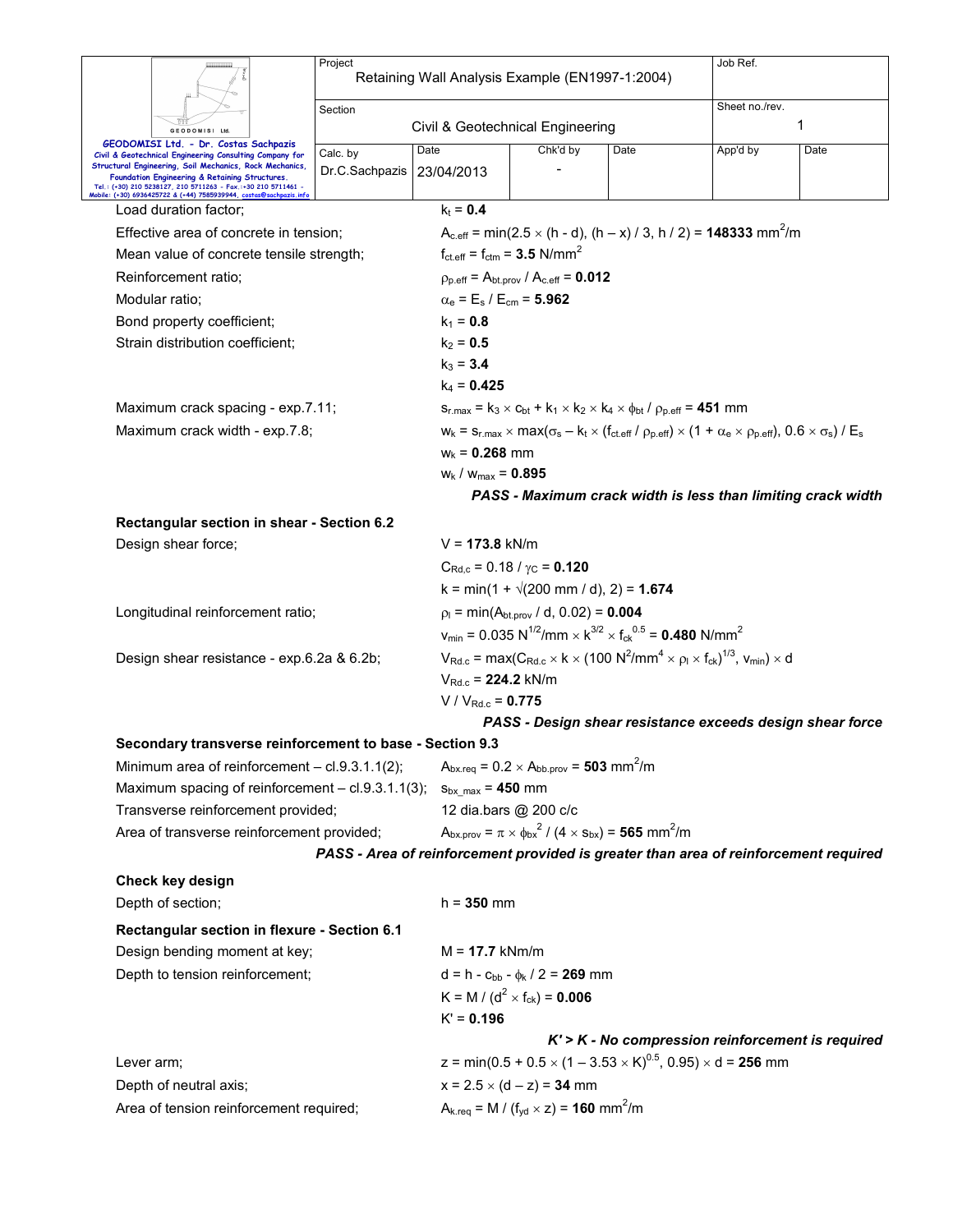|                                                                                                                                                                                                                                                                                                                    | Project                          | Retaining Wall Analysis Example (EN1997-1:2004)             | Job Ref.                                                                               |                                                                                                                                                                           |                     |                                                                                      |  |  |  |
|--------------------------------------------------------------------------------------------------------------------------------------------------------------------------------------------------------------------------------------------------------------------------------------------------------------------|----------------------------------|-------------------------------------------------------------|----------------------------------------------------------------------------------------|---------------------------------------------------------------------------------------------------------------------------------------------------------------------------|---------------------|--------------------------------------------------------------------------------------|--|--|--|
|                                                                                                                                                                                                                                                                                                                    |                                  |                                                             |                                                                                        |                                                                                                                                                                           |                     |                                                                                      |  |  |  |
|                                                                                                                                                                                                                                                                                                                    | Section                          |                                                             |                                                                                        |                                                                                                                                                                           | Sheet no./rev.<br>1 |                                                                                      |  |  |  |
| GEODOMISI Ltd.<br>GEODOMISI Ltd. - Dr. Costas Sachpazis                                                                                                                                                                                                                                                            | Civil & Geotechnical Engineering |                                                             |                                                                                        |                                                                                                                                                                           |                     |                                                                                      |  |  |  |
| Civil & Geotechnical Engineering Consulting Company for<br>Structural Engineering, Soil Mechanics, Rock Mechanics,<br>Foundation Engineering & Retaining Structures.<br>Tel.: (+30) 210 5238127, 210 5711263 - Fax.:+30 210 5711461 -<br>Mobile: (+30) 6936425722 & (+44) 7585939944, <u>costas@sachpazis.info</u> | Calc. by<br>Dr.C.Sachpazis       | Date<br>23/04/2013                                          | Chk'd by                                                                               | Date                                                                                                                                                                      | App'd by            | Date                                                                                 |  |  |  |
| Tension reinforcement provided;                                                                                                                                                                                                                                                                                    |                                  |                                                             | 12 dia.bars @ 200 c/c                                                                  |                                                                                                                                                                           |                     |                                                                                      |  |  |  |
| Area of tension reinforcement provided;                                                                                                                                                                                                                                                                            |                                  |                                                             | $A_{k,prov} = \pi \times \phi_k^2 / (4 \times s_k) = 565$ mm <sup>2</sup> /m           |                                                                                                                                                                           |                     |                                                                                      |  |  |  |
| Minimum area of reinforcement - exp.9.1N;                                                                                                                                                                                                                                                                          |                                  |                                                             |                                                                                        | $A_{k,min}$ = max(0.26 $\times$ f <sub>ctm</sub> / f <sub>yk</sub> , 0.0013) $\times$ d = <b>491</b> mm <sup>2</sup> /m                                                   |                     |                                                                                      |  |  |  |
| Maximum area of reinforcement - cl.9.2.1.1(3);                                                                                                                                                                                                                                                                     |                                  |                                                             | $A_{k, max} = 0.04 \times h = 14000$ mm <sup>2</sup> /m                                |                                                                                                                                                                           |                     |                                                                                      |  |  |  |
|                                                                                                                                                                                                                                                                                                                    |                                  |                                                             | $max(A_{k.read}, A_{k.min}) / A_{k.prov} = 0.868$                                      |                                                                                                                                                                           |                     |                                                                                      |  |  |  |
|                                                                                                                                                                                                                                                                                                                    |                                  |                                                             |                                                                                        |                                                                                                                                                                           |                     | PASS - Area of reinforcement provided is greater than area of reinforcement required |  |  |  |
| <b>Crack control - Section 7.3</b>                                                                                                                                                                                                                                                                                 |                                  |                                                             |                                                                                        |                                                                                                                                                                           |                     |                                                                                      |  |  |  |
| Limiting crack width;                                                                                                                                                                                                                                                                                              |                                  | $w_{max} = 0.3$ mm                                          |                                                                                        |                                                                                                                                                                           |                     |                                                                                      |  |  |  |
| Variable load factor - EN1990 - Table A1.1;                                                                                                                                                                                                                                                                        |                                  | $v_2 = 0.6$                                                 |                                                                                        |                                                                                                                                                                           |                     |                                                                                      |  |  |  |
| Serviceability bending moment;                                                                                                                                                                                                                                                                                     |                                  | $M_{\rm{sls}} = 0$ kNm/m                                    |                                                                                        |                                                                                                                                                                           |                     |                                                                                      |  |  |  |
| Tensile stress in reinforcement:                                                                                                                                                                                                                                                                                   |                                  |                                                             | $\sigma_s$ = M <sub>sls</sub> / (A <sub>k.prov</sub> $\times$ z) = 0 N/mm <sup>2</sup> |                                                                                                                                                                           |                     |                                                                                      |  |  |  |
| Load duration;                                                                                                                                                                                                                                                                                                     | Long term                        |                                                             |                                                                                        |                                                                                                                                                                           |                     |                                                                                      |  |  |  |
| Load duration factor;                                                                                                                                                                                                                                                                                              | $k_t = 0.4$                      |                                                             |                                                                                        |                                                                                                                                                                           |                     |                                                                                      |  |  |  |
| Effective area of concrete in tension;                                                                                                                                                                                                                                                                             |                                  |                                                             |                                                                                        | $A_{c,eff}$ = min(2.5 $\times$ (h - d), (h – x) / 3, h / 2) = <b>105458</b> mm <sup>2</sup> /m                                                                            |                     |                                                                                      |  |  |  |
| Mean value of concrete tensile strength;                                                                                                                                                                                                                                                                           |                                  |                                                             | $f_{\text{ct.eff}} = f_{\text{ctm}} = 3.5 \text{ N/mm}^2$                              |                                                                                                                                                                           |                     |                                                                                      |  |  |  |
| Reinforcement ratio;                                                                                                                                                                                                                                                                                               |                                  |                                                             | $p_{p,eff} = A_{k,prov} / A_{c,eff} = 0.005$                                           |                                                                                                                                                                           |                     |                                                                                      |  |  |  |
| Modular ratio;                                                                                                                                                                                                                                                                                                     |                                  | $\alpha_{\rm e}$ = E <sub>s</sub> / E <sub>cm</sub> = 5.962 |                                                                                        |                                                                                                                                                                           |                     |                                                                                      |  |  |  |
| Bond property coefficient;                                                                                                                                                                                                                                                                                         |                                  | $k_1 = 0.8$                                                 |                                                                                        |                                                                                                                                                                           |                     |                                                                                      |  |  |  |
| Strain distribution coefficient;                                                                                                                                                                                                                                                                                   |                                  | $k_2 = 0.5$                                                 |                                                                                        |                                                                                                                                                                           |                     |                                                                                      |  |  |  |
|                                                                                                                                                                                                                                                                                                                    |                                  | $k_3 = 3.4$                                                 |                                                                                        |                                                                                                                                                                           |                     |                                                                                      |  |  |  |
|                                                                                                                                                                                                                                                                                                                    |                                  | $k_4 = 0.425$                                               |                                                                                        |                                                                                                                                                                           |                     |                                                                                      |  |  |  |
| Maximum crack spacing - exp.7.11;                                                                                                                                                                                                                                                                                  |                                  |                                                             |                                                                                        | $s_{r,max} = k_3 \times c_{bb} + k_1 \times k_2 \times k_4 \times \phi_k / \rho_{p,eff} = 635$ mm                                                                         |                     |                                                                                      |  |  |  |
| Maximum crack width - exp.7.8;                                                                                                                                                                                                                                                                                     |                                  |                                                             |                                                                                        | $W_k = S_{r,max} \times max(\sigma_s - k_t \times (f_{ct\text{-eff}} / \rho_{p\text{-eff}}) \times (1 + \alpha_e \times \rho_{p\text{-eff}}), 0.6 \times \sigma_s) / E_s$ |                     |                                                                                      |  |  |  |
|                                                                                                                                                                                                                                                                                                                    |                                  | $w_k = 0$ mm                                                |                                                                                        |                                                                                                                                                                           |                     |                                                                                      |  |  |  |
|                                                                                                                                                                                                                                                                                                                    | $w_k / w_{max} = 0$              |                                                             |                                                                                        |                                                                                                                                                                           |                     |                                                                                      |  |  |  |
|                                                                                                                                                                                                                                                                                                                    |                                  |                                                             |                                                                                        |                                                                                                                                                                           |                     | PASS - Maximum crack width is less than limiting crack width                         |  |  |  |
| Rectangular section in shear - Section 6.2                                                                                                                                                                                                                                                                         |                                  |                                                             |                                                                                        |                                                                                                                                                                           |                     |                                                                                      |  |  |  |
| Design shear force;                                                                                                                                                                                                                                                                                                |                                  | $V = 40$ kN/m                                               |                                                                                        |                                                                                                                                                                           |                     |                                                                                      |  |  |  |
|                                                                                                                                                                                                                                                                                                                    |                                  |                                                             | $C_{\text{Rd},c}$ = 0.18 / $\gamma_{\text{C}}$ = 0.120                                 |                                                                                                                                                                           |                     |                                                                                      |  |  |  |
|                                                                                                                                                                                                                                                                                                                    |                                  |                                                             | $k = min(1 + \sqrt{200} \text{ mm } / \text{ d}), 2) = 1.862$                          |                                                                                                                                                                           |                     |                                                                                      |  |  |  |
| Longitudinal reinforcement ratio;                                                                                                                                                                                                                                                                                  |                                  | $p_1 = min(A_{k,prov}/ d, 0.02) = 0.002$                    |                                                                                        |                                                                                                                                                                           |                     |                                                                                      |  |  |  |
|                                                                                                                                                                                                                                                                                                                    |                                  |                                                             |                                                                                        | $v_{\text{min}} = 0.035 \text{ N}^{1/2}/\text{mm} \times \text{K}^{3/2} \times \text{f}_{\text{ck}}^{0.5} = 0.563 \text{ N/mm}^2$                                         |                     |                                                                                      |  |  |  |
| Design shear resistance - exp.6.2a & 6.2b;                                                                                                                                                                                                                                                                         |                                  | $V_{Rd.c} = 151.3$ kN/m                                     |                                                                                        | $V_{\text{Rd.c}}$ = max( $C_{\text{Rd.c}} \times k \times (100 \text{ N}^2/\text{mm}^4 \times \rho_l \times f_{\text{ck}})^{1/3}$ , $V_{\text{min}} \times d$             |                     |                                                                                      |  |  |  |
|                                                                                                                                                                                                                                                                                                                    |                                  | $V / V_{Rd.c} = 0.264$                                      |                                                                                        |                                                                                                                                                                           |                     |                                                                                      |  |  |  |

*PASS - Design shear resistance exceeds design shear force*